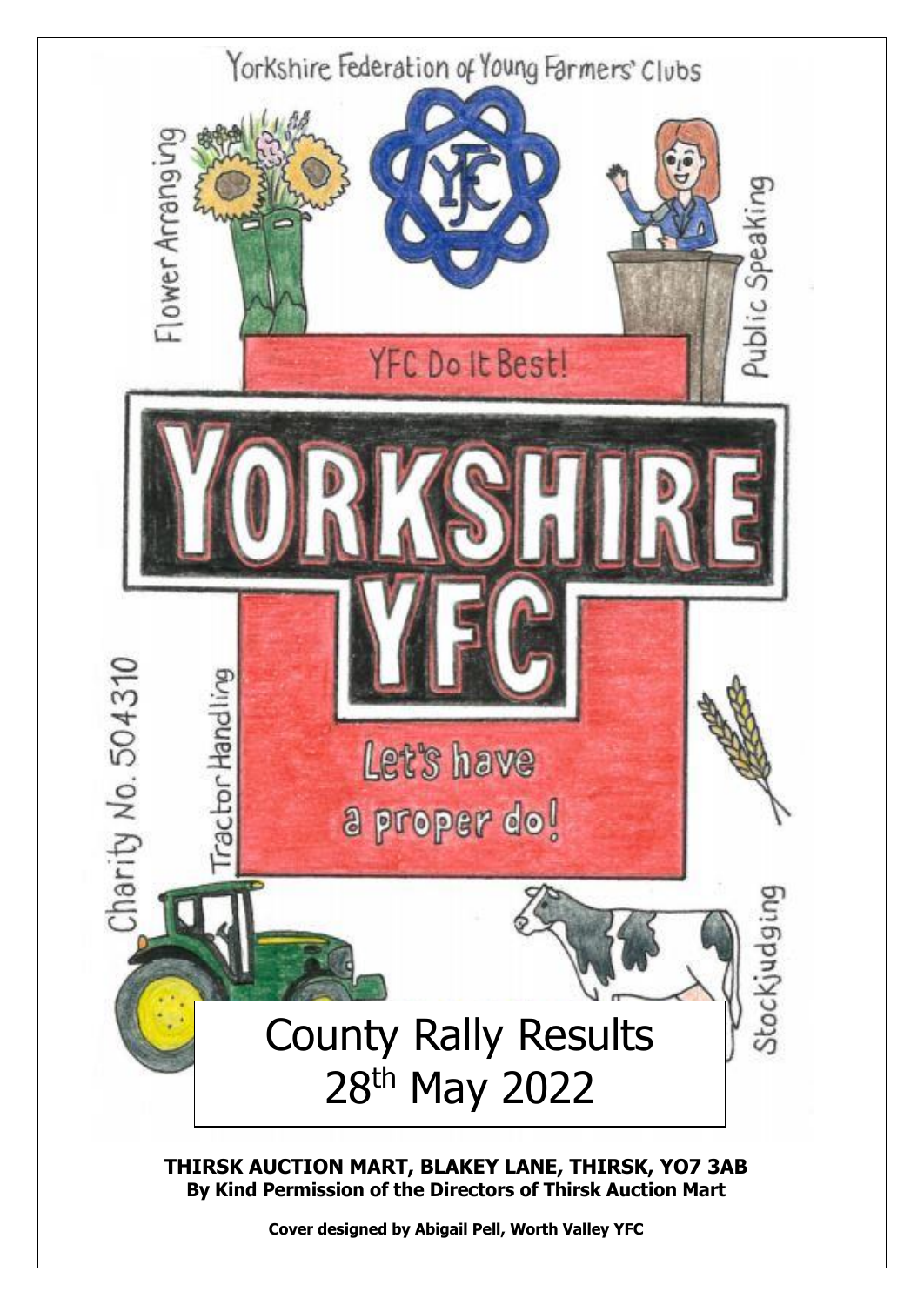#### **2022 RALLY RESULTS**

|                  | <b>JUNIOR DAIRY JUDGING</b>                    | 17/21                   |                          | <b>INTER DAIRY JUDGING</b>                   | 14/18                              |                          | <b>SENIOR DAIRY JUDGING</b>                | 11/13                   |
|------------------|------------------------------------------------|-------------------------|--------------------------|----------------------------------------------|------------------------------------|--------------------------|--------------------------------------------|-------------------------|
| 1 <sup>st</sup>  | Lucy Goulding                                  | <b>Worth Valley</b>     | 1 <sup>st</sup>          | Henrietta Jarvis                             | Boroughbridge                      | 1 <sup>st</sup>          | <b>Annie Stones</b>                        | Reeth                   |
| 2 <sub>nd</sub>  | Sam Spenceley                                  | Penistone               | 2 <sub>nd</sub>          | Luke Harrison                                | Rathmell                           | 2 <sub>nd</sub>          | <b>Jack Stones</b>                         | Reeth                   |
| 3 <sup>rd</sup>  | Katie Herd                                     | <b>Upper Wharfedale</b> | 3 <sup>rd</sup>          | Levi Wrathall                                | Gisburn                            | 3 <sup>rd</sup>          | <b>Billie Towers</b>                       | <b>Farnley Estate</b>   |
| 4 <sup>th</sup>  | Rebecca Goulding                               | Worth Valley            | 4 <sup>th</sup>          | Robert Lee                                   | Lothersdale                        | 4 <sup>th</sup>          | Lucy Spenceley                             | Penistone               |
| 5 <sup>th</sup>  | Emma Dunkley                                   | <b>Thirsk</b>           | 5 <sup>th</sup>          | John Simpson                                 | Felliscliffe                       | 5 <sup>th</sup>          | Rosie Throup                               | Silsden with Skipton    |
| 6 <sup>th</sup>  | Alfie Challoner                                | Calderdale              | 6 <sup>th</sup>          | <b>Will Parker</b>                           | Cawthorne                          | 6 <sup>th</sup>          | Tom Saxby                                  | Silsden with Skipton    |
| 7 <sup>th</sup>  | Dan Walmsley                                   | Winksley Cum Grantley   | 7 <sup>th</sup>          | Elizabeth Cornforth                          | Thirsk                             | 7 <sup>th</sup>          | <b>Ben Coates</b>                          | Felliscliffe            |
| 8 <sup>th</sup>  | Florence Jarvis                                | Boroughbridge           | 8 <sup>th</sup>          | Andrew Reynolds                              | Wensleydale                        | 8th                      | <b>Tom Stockil</b>                         | Winksley Cum Grantley   |
| <b>9th</b>       | <b>Hatty Morrison</b>                          | Helmslev                | <b>9th</b>               | William Rawson                               | <b>Holme Valley</b>                | <b>9th</b>               | John Houseman                              | Boroughbridge           |
| $10^{\text{th}}$ | <b>Thomas Herd</b>                             | <b>Upper Wharfedale</b> | 10 <sup>th</sup>         | <b>Isabel Spenceley</b>                      | Penistone                          | 10 <sup>th</sup>         | Anna Booth                                 | Rathmell                |
|                  | <b>JUNIOR BEEF JUDGING (NA)</b>                | 22/26                   |                          | <b>INTER BEEF JUDGING</b><br>(NA)            | 21/22                              |                          | <b>SENIOR BEEF JUDGING (NA)</b>            | 19/20                   |
| 1 <sup>st</sup>  | Josh Groves                                    | <b>Farnley Estate</b>   | 1 <sup>st</sup>          | Jacob Ryder                                  | <b>Farnley Estate</b>              | 1 <sup>st</sup>          | Ben Robinson                               | Tadcaster & Wetherby    |
| 2 <sub>nd</sub>  | Max Robinson                                   | Catterick               | 2 <sub>nd</sub>          | Emma Cockerill                               | Kirkbymoorside                     | 2 <sub>nd</sub>          | Joe Groves                                 | <b>Farnley Estate</b>   |
| 3 <sup>rd</sup>  |                                                |                         | 3 <sup>rd</sup>          |                                              | <b>Great Smeaton</b>               | 3 <sup>rd</sup>          | Daisy Roberts                              |                         |
| 4 <sup>th</sup>  | Lee Swann                                      | Boroughbridge           | 4 <sup>th</sup>          | Tom Barley                                   |                                    | 4 <sup>th</sup>          |                                            | <b>Farnley Estate</b>   |
|                  | Georgina Teasdale                              | Helmsley                |                          | Jack Martin                                  | Danby                              |                          | <b>Ben Winn</b>                            | Boroughbridge           |
| 5 <sup>th</sup>  | Amy Swann                                      | Boroughbridge           | 5 <sup>th</sup>          | Lizzie Elgie                                 | Boroughbridge                      | 5 <sup>th</sup>          | Will Sugden                                | Penistone               |
| 6 <sup>th</sup>  | Emma Allen                                     | Rillington              | 6 <sup>th</sup>          | <b>Thomas Capstick</b>                       | Rathmell                           | 6 <sup>th</sup>          | Amanda Cass                                | Whitby                  |
| 7 <sup>th</sup>  | Lucy Smith                                     | Cawthorne               | 7 <sup>th</sup>          | <b>Emily Wilson</b>                          | Knaresborough                      | 7 <sup>th</sup>          | <b>Thomas Parvin</b>                       | Thirsk                  |
| 8 <sup>th</sup>  | Maddie Green                                   | Aire Valley             | 8 <sup>th</sup>          | Charlotte Hitchen                            | Winksley Cum Grantley              | 8 <sup>th</sup>          | <b>Christine Pratt</b>                     | Silsden with Skipton    |
| $= 9th$          | Archie Houlden                                 | Aire Valley             | <b>gth</b>               | Zoe Craven                                   | selby                              | <b>9th</b>               | Anna Hiley                                 | Silsden with Skipton    |
| $=9th$           | Eleanor Ashby                                  | <b>Farnley Estate</b>   | 10 <sup>th</sup>         | <b>Harry Nichols</b>                         | Tadcaster &                        | 10 <sup>th</sup>         | <b>Helen Jennings</b>                      | Masham                  |
| $=9th$           | Amy Snowden                                    | <b>Worth Valley</b>     |                          |                                              | Wetherby                           |                          |                                            |                         |
|                  | <b>JUNIOR BUTCHERS LAMBS (NA)</b>              | 22/24                   |                          | <b>INTER BUTCHERS LAMBS (NA)</b>             | 21/24                              |                          | <b>SENIOR BUTCHERS LAMBS (NA)</b>          | 14/16                   |
| 1 <sup>st</sup>  | Rebecca Ryder                                  | <b>Farnley Estate</b>   | 1 <sup>st</sup>          | Anna Elgie                                   | Boroughbridge                      | 1st                      | James Driffield                            | <b>Farnley Estate</b>   |
| 2 <sup>nd</sup>  | <b>Ellie Forster</b>                           | Rathmell                | 2 <sub>nd</sub>          | Claire Ryatt                                 | Aire Valley                        | 2 <sub>nd</sub>          | Joe Robinson                               | Tadcaster & Wetherby    |
| 3 <sup>rd</sup>  | Ben Wilson                                     | Kirkbymoorside          | 3 <sup>rd</sup>          | Chloe Middleton                              | Winksley CG                        | 3rd                      | Frances Wallbank                           | Silsden with Skipton    |
| 4 <sup>th</sup>  | <b>Tom Lees</b>                                | Thirsk                  | 4 <sup>th</sup>          | Anna Donaldson                               | Masham                             | 4th                      | <b>Emily Farrar</b>                        | Knaresborough           |
| 5 <sup>th</sup>  | James Mellin                                   | <b>Coniston Cold</b>    | 5th                      | Roxie Middleton                              | Rathmell                           | 5th                      | Grace Addy                                 | Holme Valley            |
| 6 <sup>th</sup>  | Eve Stanley                                    | Kirkbymoorside          | 6 <sup>th</sup>          | Lizzie Anderson                              | Boroughbridge                      | 6th                      | Thomas Walmsley                            | Felliscliffe            |
| 7 <sup>th</sup>  | Issy Hornby                                    | Tadcaster &<br>Wetherby | 7 <sup>th</sup>          | Eleanor Wrathall                             | Gisburn                            | 7th                      | Ellis Snowden                              | <b>Worth Valley</b>     |
| 8 <sup>th</sup>  | <b>Ben Hogg</b>                                | Boroughbridge           | 8 <sup>th</sup>          | Jayne Ellis                                  | <b>Farnley Estate</b>              | 8th                      | Ben Robinson                               | <b>Great Smeaton</b>    |
| <b>gth</b>       | Annabelle Spensley                             | Catterick               | <b>g</b> th              | Amy Mounsey                                  | Rathmell                           | 9th                      | Ryan Howe                                  | Penistone               |
| 10 <sup>th</sup> | John North                                     | Lawkland                | 10 <sup>th</sup>         | Dan Cornforth                                | Loftus                             | 10th                     | James Hodkinson                            | Burton in Lonsdale      |
|                  | JUNIOR BREEDING SHEEP (NA)                     | 18/21                   |                          | <b>INTER BREEDING SHEEP (NA)</b>             | 13/16                              |                          | SENIOR BREEDING SHEEP (NA)                 | 17/22                   |
| 1 <sup>st</sup>  | Will Jarvis                                    | Boroughbridge           | 1 <sup>st</sup>          | <b>Maisie Todd</b>                           | Loftus                             | 1 <sup>st</sup>          | <b>Bryan Barrett</b>                       | Calderdale              |
| 2 <sup>nd</sup>  | Charlie Ryder                                  | <b>Farnley Estate</b>   | 2 <sub>nd</sub>          | Joe Corner                                   | <b>Great Smeaton</b>               | 2 <sup>nd</sup>          | <b>Bertie Watson</b>                       | Holme Valley            |
| 3 <sub>rd</sub>  | <b>Harrison Voakes</b>                         | Boroughbridge           | 3 <sup>rd</sup>          | Izzy Clay                                    | Worth Valley                       | 3 <sup>rd</sup>          | <b>Holly Roberts</b>                       | <b>Farnley Estate</b>   |
| 4 <sup>th</sup>  | Molly Dixon                                    | Whitby                  | 4 <sup>th</sup>          | <b>Emma Goulding</b>                         | <b>Farnley Estate</b>              | 4 <sup>th</sup>          | Laura Crosby                               | Boroughbridge           |
| 5 <sup>th</sup>  | Phoebe Handley                                 | Burton in Lonsdale      | $\mathsf{5}^\mathsf{th}$ | Amy Thompson                                 | Selby                              | $\mathsf{5}^\mathsf{th}$ | Sam Smeaton                                | Penistone               |
| 6 <sup>th</sup>  | Luke Colwill                                   | Penistone               | 6 <sup>th</sup>          | Dan Pratt                                    | Silsden with                       | 6 <sup>th</sup>          | Declan Gill                                | Burton in Lonsdale      |
| 7 <sup>th</sup>  | <b>Will Mosley</b>                             | Cawthorne               | 7 <sup>th</sup>          | Hannah Liddle                                | Skipton<br>Tadcaster &<br>Wetherby | 7 <sup>th</sup>          | Steph Hughes                               | Tadcaster &<br>Wetherby |
| 8 <sup>th</sup>  | Jack Foster                                    | Rathmell                | 8 <sup>th</sup>          | Ellie Inman                                  | <b>Farnley Estate</b>              | 8 <sup>th</sup>          | Will Fawcett                               | Thirsk                  |
| <b>9th</b>       | Ellie Jackson                                  | Burton in Lonsdale      | <b>9th</b>               | Josh Carr                                    | Cawthorne                          | <b>9th</b>               | Sam Myers                                  | Helmsley                |
| 10 <sup>th</sup> | Jack Keighley                                  | <b>Farnley Estate</b>   | 10 <sup>th</sup>         | Abi Knowles                                  | Boroughbridge                      | 10 <sup>th</sup>         | George Wilson                              | Catterick               |
|                  | NFYFC JUNIOR FLORAL ART - British TV Programme |                         |                          | NFYFC INTERMEDIATE FLORAL ART - My Favourite |                                    |                          | NFYFC SENIOR FLORAL ART - Chinese New Year |                         |
|                  |                                                | 17/19                   | Musical                  |                                              | 15/18                              |                          |                                            | 16/18                   |
| 1 <sup>st</sup>  | <b>Lily Hughes</b>                             | <b>Farnley Estate</b>   | 1 <sup>st</sup>          | <b>Emily Fretwell</b>                        | Penistone                          | 1 <sup>st</sup>          | <b>Emily Farrar</b>                        | Knaresborough           |
| 2 <sup>nd</sup>  | Poppy Waddington                               | Gisburn                 | 2 <sub>nd</sub>          | Katie Oliver                                 | Wensleydale                        | 2 <sup>nd</sup>          | Chloe Mott                                 | Penistone               |
| 3 <sub>rd</sub>  | Grace Atkinson                                 | Worth Valley            | 3 <sup>rd</sup>          | <b>Holly Roberts</b>                         | <b>Farnley Estate</b>              | 3 <sup>rd</sup>          | Daisy Roberts                              | <b>Farnley Estate</b>   |
| 4 <sup>th</sup>  | Junior Member                                  | Nidderdale              | 4 <sup>th</sup>          | Millie Lock                                  | Winksley Cum<br>Grantley           | 4 <sup>th</sup>          | Erin Hull                                  | Tadcaster & Wetherby    |
| 5 <sup>th</sup>  | Emma Dunkley                                   | Thirsk                  | 5 <sup>th</sup>          | Ana Bunton                                   | <b>Farnley Estate</b>              | 5 <sup>th</sup>          | George Farrow                              | <b>Great Smeaton</b>    |
| 6 <sup>th</sup>  | Amy Snowden                                    | <b>Worth Valley</b>     | 6 <sup>th</sup>          | <b>William Porter</b>                        | Reeth                              | 6 <sup>th</sup>          | Olivia Stones                              | Reeth                   |
| 7 <sup>th</sup>  | Annabelle Spensley                             | Catterick               | 7 <sup>th</sup>          | Alice Bramley                                | Cawthorne                          | 7 <sup>th</sup>          | Becki Teasdale                             | Helmsley                |
| 8 <sup>th</sup>  | Alice Peace                                    | Penistone               | 8 <sup>th</sup>          | Josie Pattison                               | <b>Great Smeaton</b>               | 8 <sup>th</sup>          | Lauren Pedley                              | <b>Worth Valley</b>     |
| gth              | Amelia Mattocks                                | Boroughbridge           | gth                      | Abi Knowles                                  | Boroughbridge                      | gth                      | Lydia Sunter                               | Reeth                   |
| 10 <sup>th</sup> | Francesca Russell                              | Knaresborough           | 10 <sup>th</sup>         | Cara Butler                                  | Snainton                           | 10 <sup>th</sup>         | Joe Holmes                                 | Worth Valley            |

### **Section 1**

**Explanatory Note: NFYFC – National Competitions NA – Northern Area Competitions YFYFC – County Competitions GYS – Great Yorkshire Show Competitions. Entries: ie 13/16 13 entries showed up out of 16 members/teams entered.**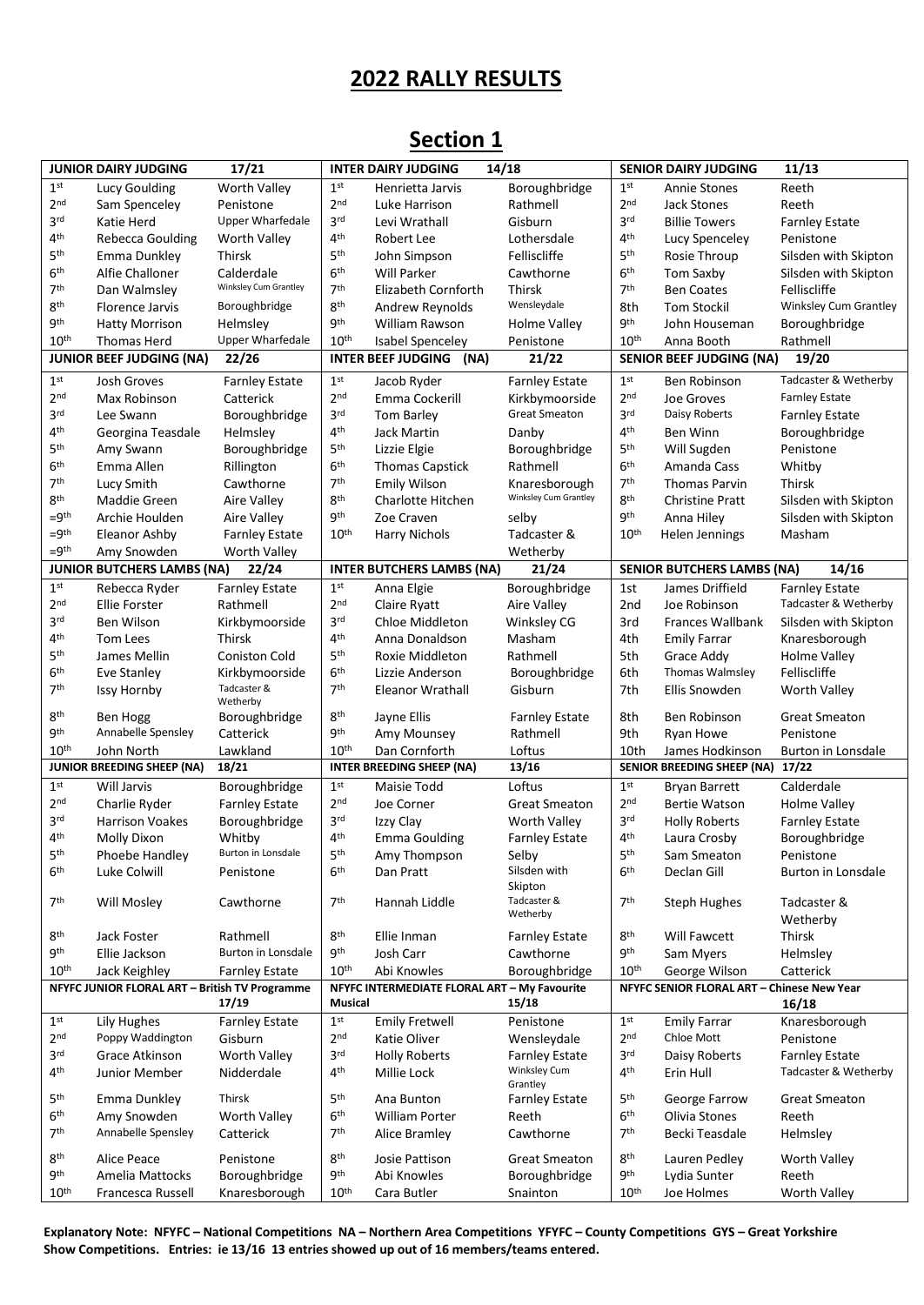| <b>NFYFC TEAM COOKERY</b> |                                                    |                       |
|---------------------------|----------------------------------------------------|-----------------------|
|                           | 2022 Queen's Platinum Jubilee Gala Dinner          | 13/16                 |
| 1 <sup>st</sup>           | Jane Ellis, Isabelle Owers and Nicola Morphet      | <b>Farnley Estate</b> |
| 2 <sub>nd</sub>           | Rebecca Goulding, Lucy Goulding and Izzy Clay      | <b>Worth Valley</b>   |
| 3 <sup>rd</sup>           | Rebecca Ryder, Eleanor Ashby and Emily Bird        | <b>Farnley Estate</b> |
| 4 <sup>th</sup>           | Sam Pattison, Katie Carvey and Rachel Goldie       | <b>Great Smeaton</b>  |
| 5 <sup>th</sup>           | Ben Hogg, Henrietta Jarvis and Florence Jarvis     | Boroughbridge         |
| 6 <sup>th</sup>           | Elise Powell, Elizabeth Cornforth and Pippa Coates | <b>Thirsk</b>         |
| 7 <sup>th</sup>           | Megan Hall, Tom Nicholson and Lauren Nicholson     | Cawthorne             |
| 8 <sup>th</sup>           | Emily Barningham, Ellen Atkinson and Mary Atkinson | Reeth                 |
| gth                       | Harry Nichols, James Hirst and Isobel Hornby       | Tadcaster & Wetherby  |
| 10 <sup>th</sup>          | Tom Dale, Jack Hogg and Callum Throup              | Boroughbridge         |

|                  | LAND ROVER & TRAILER HANDLING (NA) |                      |                  | <b>VINTAGE TRACTOR &amp; TRAILER HANDLING (NA)</b> |                       |                  | JUNIOR PEDAL TRACTOR HANDLING (NA) |                           |  |
|------------------|------------------------------------|----------------------|------------------|----------------------------------------------------|-----------------------|------------------|------------------------------------|---------------------------|--|
|                  |                                    | 15/21                |                  |                                                    | 14/19                 |                  |                                    | 16/21                     |  |
| 1 <sup>st</sup>  | Joe Kitching &                     | Felliscliffe         | 1 <sup>st</sup>  | Joe Groves & Billie                                | <b>Farnley Estate</b> | 1 <sup>st</sup>  | Frank                              | Calderdale                |  |
|                  | <b>Emily Walmsley</b>              |                      |                  | <b>Towers</b>                                      |                       |                  | Greenwood                          |                           |  |
| 2 <sub>nd</sub>  | Tom Harrison &                     | Silsden with         | 2 <sub>nd</sub>  | Ben Robinson &                                     | <b>Great Smeaton</b>  | 2 <sub>nd</sub>  | James Henry                        | <b>Great Smeaton</b>      |  |
|                  | Anna Hiley                         | Skipton              |                  | Katie Carvey                                       |                       |                  |                                    |                           |  |
| 3 <sub>rd</sub>  | Andy Haythornthwaite               | Lothersdale          | 3 <sup>rd</sup>  | Andy Haythornthwaite &                             | Lothersdale           | 3 <sup>rd</sup>  | Sam Chapman                        | <b>Great Smeaton</b>      |  |
|                  | & Jessica Marshall                 |                      |                  | Jessica Marshall                                   |                       |                  |                                    |                           |  |
| 4 <sup>th</sup>  | James Bateman &                    | Snainton             | 4 <sup>th</sup>  | Jed Reed &                                         | <b>Thirsk</b>         | 4 <sup>th</sup>  | Joshua Groves                      | <b>Farnley Estate</b>     |  |
|                  | Abi Coates                         |                      |                  | Pippa Coates                                       |                       |                  |                                    |                           |  |
| 5 <sup>th</sup>  | Joe Foster &                       | <b>Great Smeaton</b> | 5 <sup>th</sup>  | Thomas Walker &                                    | Upper                 | 5 <sup>th</sup>  | Tom Gray                           | Silsden with Skipton      |  |
|                  | Katie Carvey                       |                      |                  | Rebecca Stockdale                                  | Wharfedale            |                  |                                    |                           |  |
| 6 <sup>th</sup>  | Joe Middlemiss &                   | Boroughbridge        | 6 <sup>th</sup>  | Dan Smith &                                        | Selby                 | 6 <sup>th</sup>  | <b>Emily Barningham</b>            | Reeth                     |  |
|                  | Abi Knowles                        |                      |                  | Becky Dack                                         |                       |                  |                                    |                           |  |
| 7 <sup>th</sup>  | George Laverick &                  | <b>Great Smeaton</b> | 7 <sup>th</sup>  | Tom Harrison &                                     | Silsden with          | 7 <sup>th</sup>  | Liam Whitaker                      | <b>Burton in Lonsdale</b> |  |
|                  | Rachel Goldie                      |                      |                  | Anna Hiley                                         | Skipton               |                  |                                    |                           |  |
| <b>gth</b>       | Ben Robinson &                     | Tadcaster &          | <b>g</b> th      | Harry Nicholls &                                   | Tadcaster &           | 8 <sup>th</sup>  | Joseph Dibb                        | <b>Farnley Estate</b>     |  |
|                  | Hannah Liddle                      | Wetherby             |                  | Holly Cornforth                                    | Wetherby              |                  |                                    |                           |  |
| gth              | Adam Stockdale &                   | Tadcaster &          | gth              | Benj Middleton &                                   | Winksley Cum          | gth              | <b>Will Parker</b>                 | Cawthorne                 |  |
|                  | Mia Waterhouse                     | Wetherby             |                  | Sophie Hitchen                                     | Grantley              |                  |                                    |                           |  |
| 10 <sup>th</sup> | Oliver Swinn &                     | Penistone            | 10 <sup>th</sup> | Adam Stockdale &                                   | Tadcaster &           | 10 <sup>th</sup> | Beatrice Jarvis                    | Boroughbridge             |  |
|                  | Lois Ogley                         |                      |                  | Mia Waterhouse                                     | Wetherby              |                  |                                    |                           |  |

#### **Section 2**

|                  | <b>JUNIOR EGG THROWING (NA)</b> | 21/46                 |                  | OPEN LOG SAW (Over 18) (NA) | 23/28                 |                 | NFYFC MEN'S TUG OF WAR (NA) |
|------------------|---------------------------------|-----------------------|------------------|-----------------------------|-----------------------|-----------------|-----------------------------|
| 1 <sup>st</sup>  | Dan Robinson &                  | Nidderdale            | 1 <sup>st</sup>  | Matthew Maw &               | Catterick             | 1 <sup>st</sup> | <b>Ryedale District</b>     |
|                  | Ellie Middleton                 |                       |                  | Ellie Reynolds              |                       |                 |                             |
| 2 <sub>nd</sub>  | Caleb Stanley &                 | <b>Great Smeaton</b>  | 2 <sub>nd</sub>  | Ben Robinson &              | Tadcaster &           | 2 <sub>nd</sub> | Boroughbridge               |
|                  | Olivia Bell                     |                       |                  | Molly Robinson              | Wetherby              |                 |                             |
| 3 <sup>rd</sup>  | Josh Tuer &                     | <b>Great Smeaton</b>  | 3rd              | lan Mellor &                | Cawthorne             | 3 <sup>rd</sup> | Penistone                   |
|                  | Tilitha Simpson                 |                       |                  | Rosie Walker                |                       |                 |                             |
| 4 <sup>th</sup>  | John North &                    | Lawkland              | 4 <sup>th</sup>  | Joe Groves &                | <b>Farnley Estate</b> | 4 <sup>th</sup> | Thirsk                      |
|                  | Izzy North                      |                       |                  | Lucy Groves                 |                       |                 |                             |
| 5 <sup>th</sup>  | Joshua Groves &                 | <b>Farnley Estate</b> | 5 <sup>th</sup>  | Will Preston &              | Silsden with          | 5 <sup>th</sup> | Upper                       |
|                  | Pippa Dalby                     |                       |                  | <b>Christine Pratt</b>      | Skipton               |                 | Wharfedale                  |
| 6 <sup>th</sup>  | Fred Anderson &                 | Catterick             | 6 <sup>th</sup>  | Will Mosley &               | Cawthorne             | 6 <sup>th</sup> | <b>Great Smeaton</b>        |
|                  | Harriet Robinson                |                       |                  | Hannah Bramley              |                       |                 |                             |
| 7 <sup>th</sup>  | Al Lewis & Isobel               | Tadcaster &           | 7 <sup>th</sup>  | Alistair Church &           | Holme Valley          |                 |                             |
|                  | Hornby                          | Wetherby              |                  | Grace Addy                  |                       |                 |                             |
| <b>gth</b>       | Hayden Gawthorpe &              | Knaresborough         | <b>Rth</b>       | Charlie Walker &            | Thirsk                |                 |                             |
|                  | Georgina Villars                |                       |                  | Phoebe Farrer               |                       |                 |                             |
| gth              | Joe Ball &                      | Boroughbridge         | gth              | Aaron Kitchen-Dunn          | Penistone             |                 |                             |
|                  | Amy Swann                       |                       |                  | & Lauren Howe               |                       |                 |                             |
| 10 <sup>th</sup> | James Graeme &                  | Felliscliffe          | 10 <sup>th</sup> | Ryan Howe &                 | Penistone             |                 |                             |
|                  | Hannah Ryder                    |                       |                  | Emily Fretwell              |                       |                 |                             |

|                 | <b>NFYFC LADIES TUG OF WAR (NA)</b> |                 | NFYFC JUNIOR TUG OF WAR (Mixed) (NA) |                 | 4 X 4 TUG OF WAR (NA)   |
|-----------------|-------------------------------------|-----------------|--------------------------------------|-----------------|-------------------------|
| 1 <sup>st</sup> | Silsden with Skipton                | 1 <sup>st</sup> | Penistone                            | 1 <sup>st</sup> | Penistone               |
| 2 <sub>nd</sub> | Penistone                           | 2 <sub>nd</sub> | <b>Great Smeaton</b>                 | 2 <sub>nd</sub> | <b>Ryedale District</b> |
| 3 <sup>rd</sup> | Boroughbridge                       | 3 <sub>rd</sub> | <b>Cledales District</b>             | 3 <sup>rd</sup> | Boroughbridge           |
| 4 <sup>th</sup> | Felliscliffe                        | 4 <sup>th</sup> | Masham                               | 4 <sup>th</sup> | Tadcaster & Wetherby    |
|                 |                                     |                 |                                      |                 |                         |
|                 |                                     |                 |                                      |                 |                         |
|                 |                                     |                 |                                      |                 |                         |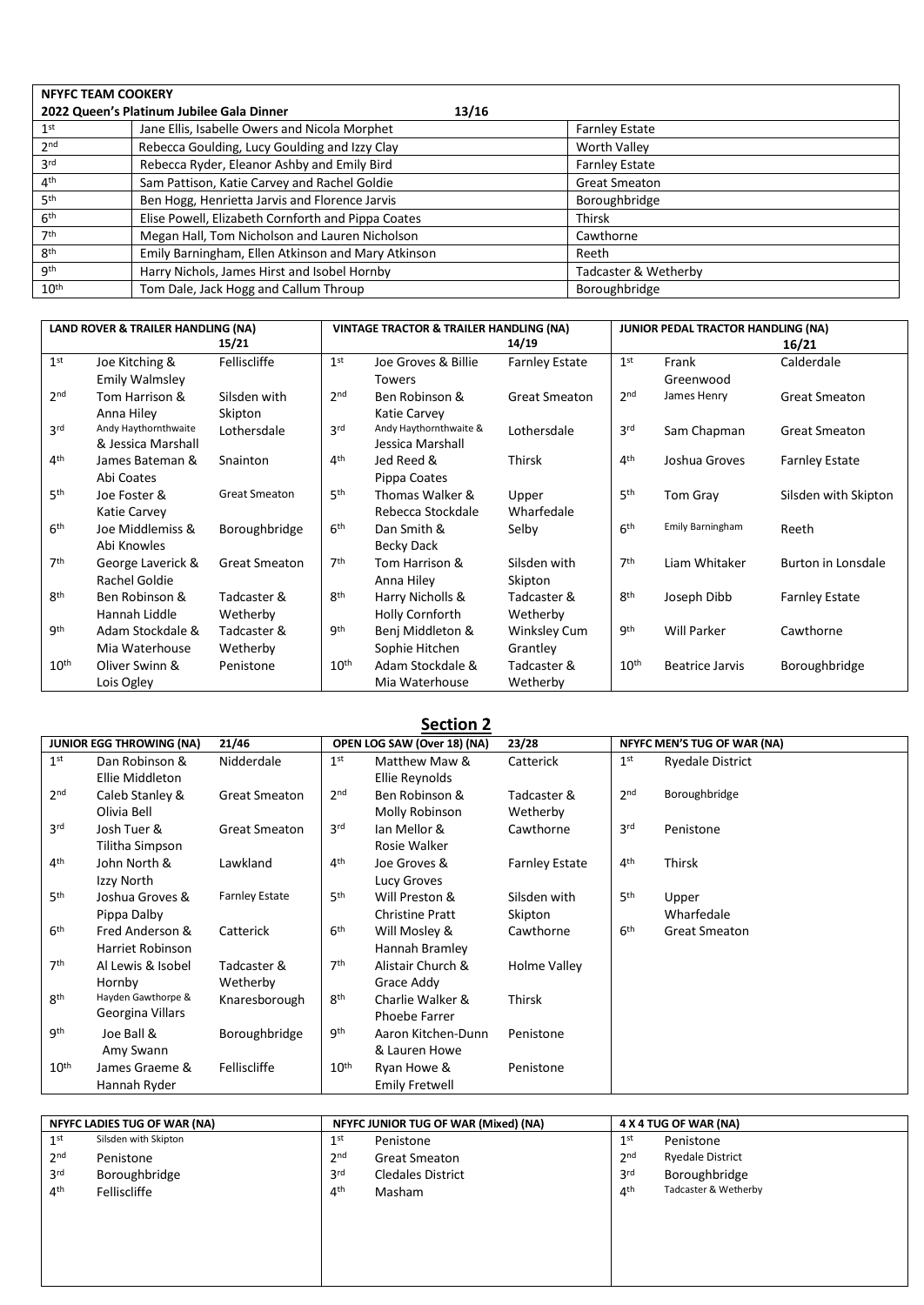|                                    | JUNIOR NOVELTY GUINEA PIGS (NA) 23/41              |                                    |                                    | INTERMEDIATE NOVELTY HOUNDS (NA) 19/32             |                                             |                                    | SENIOR NOVELTY ALPACAS (NA) 21/34             |                                       |
|------------------------------------|----------------------------------------------------|------------------------------------|------------------------------------|----------------------------------------------------|---------------------------------------------|------------------------------------|-----------------------------------------------|---------------------------------------|
| 1 <sup>st</sup>                    | <b>Maddison Green</b>                              | Aire Valley                        | 1 <sup>st</sup>                    | <b>Holly Roberts</b>                               | <b>Farnley Estate</b>                       | 1 <sup>st</sup>                    | Jessica Beecroft                              | Felliscliffe                          |
| 2 <sup>nd</sup><br>3 <sup>rd</sup> | <b>Grace Blenkiron</b><br>Sadie Robinson           | Catterick<br><b>Great Smeaton</b>  | 2 <sup>nd</sup><br>3 <sup>rd</sup> | Helena Broadley                                    | Masham                                      | 2 <sup>nd</sup><br>3 <sup>rd</sup> | Helen Jennings<br>Hannah Liddle               | Masham<br>Tadcaster &                 |
|                                    |                                                    |                                    |                                    | Jacob Ryder                                        | <b>Farnley Estate</b>                       |                                    |                                               | Wetherby                              |
| 4 <sup>th</sup>                    | Bethany Hobson                                     | Aire Valley                        | 4 <sup>th</sup>                    | Lizzie Anderson                                    | Boroughbridge                               | 4 <sup>th</sup>                    | Sam Chapman                                   | <b>Great Smeaton</b>                  |
| 5th                                | Katie Grundy                                       | Penistone                          | 5 <sup>th</sup>                    | <b>Milly Dwight</b>                                | Boroughbridge                               | 5th                                | <b>Alice Goulding</b>                         | <b>Farnley Estate</b>                 |
| 6 <sup>th</sup>                    | Harriet Hymas                                      | Boroughbridge                      | 6 <sup>th</sup>                    | Spencer Roper                                      | Cawthorne                                   | 6 <sup>th</sup>                    | Lauren Howe                                   | Penistone                             |
| 7 <sup>th</sup>                    | Charlie Ryder                                      | <b>Farnley Estate</b>              | 7 <sup>th</sup>                    | <b>Scarlett Frank</b>                              | <b>Great Smeaton</b>                        | 7 <sup>th</sup>                    | Rachel Stockil                                | <b>Winksley Cum</b>                   |
|                                    |                                                    |                                    |                                    |                                                    |                                             |                                    |                                               | Grantley                              |
| 8 <sup>th</sup>                    | Aaron Parker                                       | Lawkland                           | 8 <sup>th</sup>                    | Olivia Dickinson                                   | Cawthorne                                   | 8 <sup>th</sup>                    | Molly Robinson                                | Tadcaster &                           |
|                                    |                                                    |                                    |                                    |                                                    |                                             |                                    |                                               | Wetherby                              |
| gth                                | Mariella                                           | Cawthorne                          | gth                                | Charlotte Green                                    | Winksley Cum                                | gth                                | James Driffield                               | <b>Farnley Estate</b>                 |
|                                    | Shuttleworth                                       |                                    |                                    |                                                    | Grantley                                    |                                    |                                               |                                       |
| 10 <sup>th</sup>                   | <b>Ebony Barton</b>                                | <b>Winksley Cum</b>                | 10 <sup>th</sup>                   | Grace Ogley                                        | Silsden with                                | 10 <sup>th</sup>                   | Anna Hiley                                    | Silsden with Skipton                  |
|                                    |                                                    | Grantley                           |                                    |                                                    | Skipton                                     |                                    |                                               |                                       |
| 1 <sup>st</sup>                    | <b>JUNIOR PIG JUDGING (NA)</b><br>Jake Booth       | 25/30<br>Rathmell                  | 1 <sup>st</sup>                    | INTERMEDIATE PIG JUDGING (NA) 22/26<br>Lizzy Elgie | Boroughbridge                               | 1 <sup>st</sup>                    | <b>SENIOR PIG JUDGING (NA)</b><br>Lauren Howe | 14/19<br>Penistone                    |
| 2 <sub>nd</sub>                    | Alfie Challoner                                    | Calderdale                         | 2 <sub>nd</sub>                    | <b>William Porter</b>                              | Reeth                                       | 2 <sub>nd</sub>                    | Mariella                                      | Cawthorne                             |
|                                    |                                                    |                                    |                                    |                                                    |                                             |                                    | Shuttleworth                                  |                                       |
| 3 <sup>rd</sup>                    | Eleanor Ashby                                      | <b>Farnley Estate</b>              | 3 <sup>rd</sup>                    | <b>Emily Wilson</b>                                | Knaresborough                               | 3 <sup>rd</sup>                    | <b>Christine Pratt</b>                        | Silsden with Skipton                  |
| 4 <sup>th</sup>                    | Max Robinson                                       | Catterick                          | 4 <sup>th</sup>                    | Will Preston                                       | Silsden with                                | 4 <sup>th</sup>                    | Anna Booth                                    | Rathmell                              |
|                                    |                                                    |                                    |                                    |                                                    | Skipton                                     |                                    |                                               |                                       |
| 5 <sup>th</sup>                    | George Atkinson                                    | Worth Valley                       | 5 <sup>th</sup>                    | Daisy Roberts                                      | <b>Farnley Estate</b>                       | 5 <sup>th</sup>                    | <b>Emily Farrar</b>                           | Knaresborough                         |
| 6 <sup>th</sup>                    | Lauren Nicholson                                   | Cawthorne                          | 6 <sup>th</sup>                    | Sophie Hitchen                                     | <b>Winksley Cum</b>                         | 6 <sup>th</sup>                    | James Driffield                               | <b>Farnley Estate</b>                 |
|                                    |                                                    |                                    |                                    |                                                    | Grantley                                    |                                    |                                               |                                       |
| 7 <sup>th</sup>                    | Lauren Ducker                                      | Penistone                          | 7 <sup>th</sup>                    | Dan Pratt                                          | Silsden with                                | 7 <sup>th</sup>                    | <b>Billie Towers</b>                          | <b>Farnley Estate</b>                 |
|                                    |                                                    |                                    |                                    |                                                    | Skipton                                     |                                    |                                               |                                       |
| 8 <sup>th</sup>                    | Junior Member                                      | Nidderdale                         | 8 <sup>th</sup>                    | Jake Johnson                                       | Cawthorne                                   | 8 <sup>th</sup>                    | Joe Lees                                      | Holme Valley                          |
| <b>9th</b>                         | Jacob Ryder                                        | <b>Farnley Estate</b>              | <b>9th</b>                         | <b>Thomas Ducker</b>                               | Penistone                                   | <b>9th</b>                         | Thomas                                        | Felliscliffe                          |
| $10^{\text{th}}$                   |                                                    | <b>Great Smeaton</b>               | 10 <sup>th</sup>                   | Emma Cockerill                                     |                                             | 10 <sup>th</sup>                   | Walmsley<br>Matt Fothergill                   |                                       |
|                                    | Sophie Chapman<br><b>NFYFC FENCE ERECTING (NA)</b> | 1/2                                |                                    | NFYFC FARM MACHINERY SKILLS (NA)                   | Kirkbymoorside<br>0/0                       |                                    | <b>NFYFC AUCTIONEERING (NA)</b>               | Wensleydale<br>22/33                  |
| 1 <sup>st</sup>                    | Josh Anderson,                                     | Thirsk                             |                                    | Competition                                        |                                             | 1 <sup>st</sup>                    | William Amos                                  | Penistone                             |
|                                    | James Ritchie and                                  |                                    |                                    | cancelled                                          |                                             |                                    |                                               |                                       |
|                                    | Luke Blackman                                      |                                    |                                    |                                                    |                                             |                                    |                                               |                                       |
|                                    |                                                    |                                    |                                    |                                                    |                                             | 2 <sub>nd</sub>                    | Tom Barley                                    | <b>Great Smeaton</b>                  |
|                                    |                                                    |                                    |                                    |                                                    |                                             | 3 <sup>rd</sup>                    | <b>Ben Winn</b>                               | Boroughbridge                         |
|                                    |                                                    |                                    |                                    |                                                    |                                             | 4 <sup>th</sup>                    | Will Mosley                                   | Cawthorne                             |
|                                    |                                                    |                                    |                                    |                                                    |                                             | 5 <sup>th</sup>                    | Max Robinson                                  | Catterick                             |
|                                    |                                                    |                                    |                                    |                                                    |                                             | 6 <sup>th</sup>                    | James Driffield                               | <b>Farnley Estate</b>                 |
|                                    |                                                    |                                    |                                    |                                                    |                                             | $=7th$                             | Jack Jobling                                  | Masham                                |
|                                    |                                                    |                                    |                                    |                                                    |                                             | $=7th$                             | Jack Foster                                   | Rathmell                              |
|                                    |                                                    |                                    |                                    |                                                    |                                             | $=7th$                             | Tom Gregory                                   | Tadcaster &                           |
|                                    |                                                    |                                    |                                    |                                                    |                                             |                                    |                                               | Wetherby                              |
|                                    |                                                    |                                    |                                    |                                                    |                                             |                                    |                                               |                                       |
|                                    | OPEN MINI DIGGER CHALLENGE (NA) 29/47              |                                    |                                    | JUNIOR MINI DIGGER CHALLENGE (NA) 26/46            |                                             |                                    | JUNIOR NAIL BASHING (NA) 35/48                |                                       |
| 1 <sup>st</sup><br>2 <sub>nd</sub> | Joe Kitching<br>James Hodkinson                    | Felliscliffe<br>Burton in Lonsdale | 1 <sup>st</sup><br>2 <sub>nd</sub> | Jamie Walton                                       | <b>Great Smeaton</b><br><b>Holme Valley</b> | 1 <sup>st</sup><br>2 <sub>nd</sub> | Will Jarvis<br>Magnus Gaudie                  | Boroughbridge<br><b>Great Smeaton</b> |
| 3 <sup>rd</sup>                    | Joe Foster                                         | <b>Great Smeaton</b>               | 3 <sup>rd</sup>                    | Matthew Rawson<br>Dylan Dobson                     | Knaresborough                               | 3 <sup>rd</sup>                    | Oliver Wright                                 | <b>Great Smeaton</b>                  |
| 4 <sup>th</sup>                    | Declan Gibson                                      | Thirsk                             | 4 <sup>th</sup>                    | Will Parker                                        | Cawthorne                                   | 4 <sup>th</sup>                    | Geoffrey Walmsley                             | Winksley Cum Grantley                 |
| 5 <sup>th</sup>                    | Daniel Pratt                                       | Silsden with Skipton               | 5 <sup>th</sup>                    | Archie Percival                                    | Masham                                      | 5 <sup>th</sup>                    | <b>Will Parker</b>                            | Cawthorne                             |
| 6 <sup>th</sup>                    | James Rimmer                                       | Boroughbridge                      | 6 <sup>th</sup>                    | Harry Tyas                                         | Cawthorne                                   | 6 <sup>th</sup>                    | Alfie Challoner                               | Calderdale                            |
| 7 <sup>th</sup>                    | Ben Throup                                         | Boroughbridge                      | 7 <sup>th</sup>                    | Joseph Dibb                                        | <b>Farnley Estate</b>                       | 7 <sup>th</sup>                    | Dylan Dobson                                  | Knaresborough                         |
| 8 <sup>th</sup>                    | William Barningham                                 |                                    | 8 <sup>th</sup>                    |                                                    |                                             |                                    |                                               |                                       |
| <b>9th</b>                         |                                                    | Reeth<br>Thirsk                    | <b>9th</b>                         | Digby Cartwright<br>Sam Pattison                   | Holme Valley<br><b>Great Smeaton</b>        | 8 <sup>th</sup><br><b>9th</b>      | Will Morphet                                  | <b>Farnley Estate</b><br>Rathmell     |
| 10 <sup>th</sup>                   | Luke Blackman<br>George Laverick                   | <b>Great Smeaton</b>               | 10 <sup>th</sup>                   |                                                    | Lawkland                                    | 10 <sup>th</sup>                   | James Lambert<br>Fred Atkinson                | Lawkland                              |
|                                    |                                                    |                                    |                                    | <b>Ted Hargreaves</b>                              |                                             |                                    |                                               |                                       |
|                                    | <b>OPEN HAND SHEARING (NA)</b>                     | 3/5                                |                                    | NFYFC MACHINE SHEARING (NA)                        | 8/16                                        |                                    | OPEN FLORAL ART - Stage or Screen (NA) 11/19  |                                       |
| 1 <sup>st</sup>                    | Ryan Howe                                          | Penistone                          | 1 <sup>st</sup>                    | Declan Gill                                        | <b>Burton in Lonsdale</b>                   | 1 <sup>st</sup>                    | Ana Bunton                                    | <b>Farnley Estate</b>                 |
| 2 <sub>nd</sub>                    | Jack Stones                                        | Reeth                              | 2 <sub>nd</sub>                    | Anna Sarah Hall                                    | Kirkbymoorside                              | 2 <sub>nd</sub>                    | Abi Wallbank                                  | Silsden with Skipton                  |
| 3 <sup>rd</sup>                    | <b>William Porter</b>                              | Reeth                              | 3 <sup>rd</sup>                    | Matt Fothergill                                    | Wensleydale                                 | 3 <sup>rd</sup>                    | Ellie Reynolds                                | Catterick                             |
|                                    |                                                    |                                    | 4 <sup>th</sup>                    | Ryan Howe                                          | Penistone                                   | 4 <sup>th</sup>                    | Alice Turner                                  | Boroughbridge                         |
|                                    |                                                    |                                    | 5 <sup>th</sup>                    | <b>Jack Stones</b>                                 | Reeth                                       | 5 <sup>th</sup>                    | <b>Holly Roberts</b>                          | <b>Farnley Estate</b>                 |
|                                    |                                                    |                                    | 6 <sup>th</sup>                    | James Ritchie                                      | <b>Thirsk</b>                               | 6 <sup>th</sup>                    | Joanna Hill                                   | <b>Great Smeaton</b>                  |
|                                    |                                                    |                                    | 7 <sup>th</sup>                    | Sam Smeaton                                        | Penistone                                   | 7 <sup>th</sup>                    | Harriet Hymas                                 | Thirsk                                |
|                                    |                                                    |                                    | 8 <sup>th</sup>                    | <b>William Porter</b>                              | Reeth                                       | 8 <sup>th</sup>                    | Anna Darley                                   | <b>Thirsk</b>                         |
|                                    |                                                    |                                    |                                    |                                                    |                                             | <b>g</b> th                        | Lizzy Elgie                                   | Boroughbridge                         |
|                                    |                                                    |                                    |                                    |                                                    |                                             | 10 <sup>th</sup>                   | Jack Carvey                                   | Catterick                             |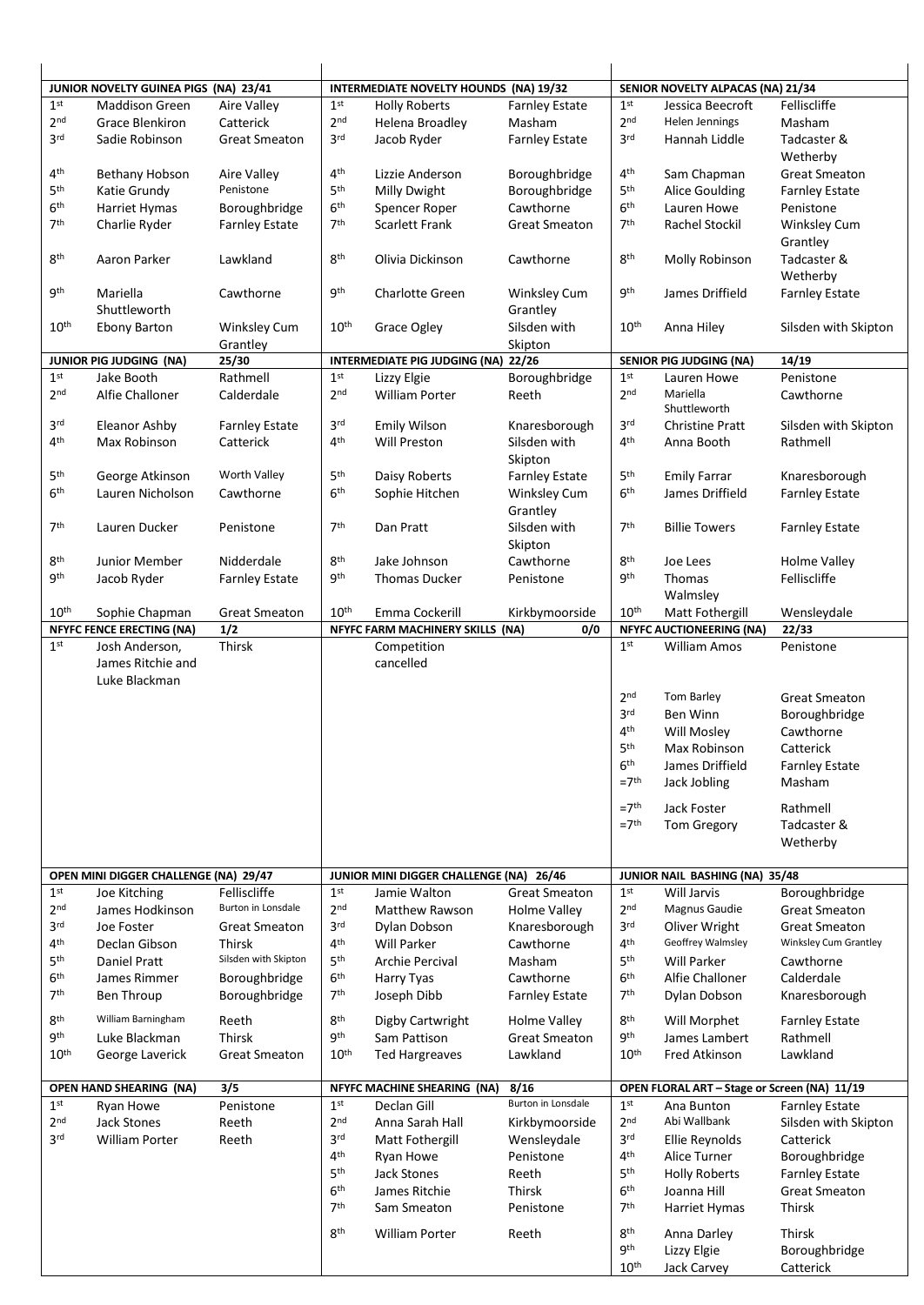|                  | <b>OBSTACLE RACE (NA)</b>                                          | 25/40                 |
|------------------|--------------------------------------------------------------------|-----------------------|
| 1 <sup>st</sup>  | William Morphet, Daisy Roberts, Charlie Ryder and Joshua Groves    | <b>Farnley Estate</b> |
| 2 <sub>nd</sub>  | Hannah Ryder, Jamie Graeme, Connor Pullan and Thomas Walmsley      | Felliscliffe          |
| 3 <sup>rd</sup>  | Jake Bramley, Tom Pears, Ben Robinson and Erin Hull                | Tadcaster & Wetherby  |
| 4 <sup>th</sup>  | Joe Groves, Oscar Bartle, Jacob Ryder and Lucy Groves              | <b>Farnley Estate</b> |
| 5 <sup>th</sup>  | Jack Stones, O ?, E ? and M ? (team names not recorded)            | Reeth                 |
| 6 <sup>th</sup>  | Oliver Hird, Ellen Atkinson, Tristen Brown and Mary Stones         | Reeth                 |
| 7 <sup>th</sup>  | James Henry, Magnus Gaudie, Sophie Chapman and Charlotte Pattison  | <b>Great Smeaton</b>  |
| 8 <sup>th</sup>  | Caleb Stoney, Max Jones, Sam Chapman and Scarlett Frank            | <b>Great Smeaton</b>  |
| <b>gth</b>       | Elise Powell, Ivan Evans, Josh Anderson and Charlie Walker         | Thirsk                |
| $10^{\text{th}}$ | Katie Grainger, Tom Barker, Bea Calland-Brooke and Archie Percival | Masham                |

|                  | <b>SENIOR BOAT RACE (NA)</b><br>11/23                                                      |                       |
|------------------|--------------------------------------------------------------------------------------------|-----------------------|
| 1 <sup>st</sup>  | Will Fawcett, Tom Parvin, Declan Gibson, Jed Reed, Charlie ? and Philippa Coates           | <b>Thirsk</b>         |
| 2 <sub>nd</sub>  | Joe Middlemiss, Callum Throup, Lizzy Elgie, Abi Knowles, Ben Winn and John Houseman        | Boroughbridge         |
| 3 <sup>rd</sup>  | George Farrow, Ben Robinson, Rachel Goldie, Josie Pattison, Tom Barley and George Laverick | <b>Great Smeaton</b>  |
| 4 <sup>th</sup>  | Christine Pratt, Frances Wallbank, Dan Ellis, Dan Pratt, Thomas Saxby and ?                | Silsden with Skipton  |
| 5 <sup>th</sup>  | Dan Lappin, Katie Carvey, Phoebe Thompson, Louis Flintoff, Joe Foster and Sam Pattison     | <b>Great Smeaton</b>  |
| 6 <sup>th</sup>  | Lucy Spenceley, Tom Nicholson, Molly Farrington, Sam Healey,                               | Penistone             |
|                  | <b>Oliver Swinn and William Amos</b>                                                       |                       |
| 7 <sup>th</sup>  | Lauren Howe, Emily Fretwell, Lucy Amos, Ryan Howe,                                         | Penistone             |
|                  | Aaron Kitchen-Dunn and Sam Smeaton                                                         |                       |
| <b>gth</b>       | James Driffield, Joe Groves, Billie Towers, Emily Bradley, Emily Bird and Charlotte Towers | <b>Farnley Estate</b> |
| gth              | Anna Elgie, Ben Voakes, Ben Throup, Matt Hildreth, Laura Crosby and James Rimmer           | Boroughbridge         |
| 10 <sup>th</sup> | Alister Pears, Holly Cornforth, Mia Waterhouse, Adam Stockdale,                            | Tadcaster & Wetherby  |
|                  | Erin Hull and Amy Morgan                                                                   |                       |

|                  | JUNIOR I'M A YOUNG FARMER GET ME OUT OF |                       |
|------------------|-----------------------------------------|-----------------------|
|                  | <b>HERE EATING CHALLENGE</b>            | 26/36                 |
| 1 <sup>st</sup>  | <b>Emily Barningham</b>                 | Reeth                 |
| 2nd              | Alfie Blacklock                         | Helmsley              |
| <b>3rd</b>       | Benjamin                                | <b>Winksley Cum</b>   |
|                  | Middleton                               | Grantley              |
| 4 <sup>th</sup>  | Sam Chapman                             | <b>Great Smeaton</b>  |
| 5 <sup>th</sup>  | Ben Hogg                                | Boroughbridge         |
| 6 <sup>th</sup>  | Magnus Gaudie                           | <b>Great Smeaton</b>  |
| 7 <sup>th</sup>  | Will Morphet                            | <b>Farnley Estate</b> |
| <b>Rth</b>       | Lily Richardson                         | Reeth                 |
| <b>gth</b>       | Martha Addy                             | Holme Valley          |
| 10 <sup>th</sup> | <b>Tom Barker</b>                       | Masham                |

#### **Presidents Choice Award – exhibit from Section 3 Winner Luke Colwill from Penistone YFC**



|                  | TEAM WALLPAPER OUTFIT (YFYFC)                            | 22/25                |
|------------------|----------------------------------------------------------|----------------------|
| 1 <sup>st</sup>  | Lydia Fairburn, Katie Grainger and Anna Donaldson        | Masham               |
| 2 <sub>nd</sub>  | Lucy Pearson, Ellie Middleton and Mina Edwards           | Nidderdale           |
| 3 <sup>rd</sup>  | Phoebe Thompson, Josie Pattison and Anna Phillips-Pike   | <b>Great Smeaton</b> |
| 4 <sup>th</sup>  | Fiona Jowett, Izzi-Lou Green and Georgina Hobson         | Aire Valley          |
| 5 <sup>th</sup>  | Lucy Spenceley, Tarah Smith and Lois Ogley               | Penistone            |
| 6 <sup>th</sup>  | Megan Hall, Lauren Nicholson and Jess Parker             | Cawthorne            |
| 7 <sup>th</sup>  | Jess O'Neill, Joe O'Neill and Rachel Robinson            | Felliscliffe         |
| 8 <sup>th</sup>  | Grace Atkinson, Beth Cook and Lucy Goulding              | <b>Worth Valley</b>  |
| <b>gth</b>       | Hannah Ryder, Annie Bassitt and Izzie Hewick             | Felliscliffe         |
| 10 <sup>th</sup> | Sophie Chapman, Georgina Robinson and Elizabeth Chandler | <b>Great Smeaton</b> |

### **Section Three**

|                  | <b>JUNIOR MARACAS (NA)</b> | 23/35                |                  | <b>INTERMEDIATE TAMBOURINE (NA)</b> | 15/26                 |                  | SENIOR XYLOPHONE & BEATER (NA) 11/24 |                       |
|------------------|----------------------------|----------------------|------------------|-------------------------------------|-----------------------|------------------|--------------------------------------|-----------------------|
| 1 <sup>st</sup>  | James Henry                | <b>Great Smeaton</b> | 1 <sup>st</sup>  | Isabelle Bush                       | <b>Farnley Estate</b> | 1 <sup>st</sup>  | Beth Stephenson                      | Holme Valley          |
| 2 <sub>nd</sub>  | Harvey Swaine              | <b>Worth Valley</b>  | 2 <sub>nd</sub>  | Grace Blenkiron                     | Catterick             | 2 <sub>nd</sub>  | Sam Duffus                           | Masham                |
| 3 <sup>rd</sup>  | George Hardy               | Aire Valley          | 3 <sup>rd</sup>  | Ben Throup                          | Boroughbridge         | 3 <sup>rd</sup>  | Will Morphet                         | <b>Farnley Estate</b> |
| 4 <sup>th</sup>  | Izzi-Lou Green             | Aire Valley          | 4 <sup>th</sup>  | James Henry                         | <b>Great Smeaton</b>  | 4 <sup>th</sup>  | Anna Hiley                           | Silsden with Skipton  |
| 5 <sup>th</sup>  | Digby Cartwright           | Holme Valley         | 5 <sup>th</sup>  | George Hardy                        | Aire Valley           | 5 <sup>th</sup>  | Charlotte Hare                       | Loftus                |
| 6 <sup>th</sup>  | Oliver Nelson              | Nidderdale           | 6 <sup>th</sup>  | Sam Clarkson                        | Wensleydale           | 6 <sup>th</sup>  | James Morphet                        | <b>Farnley Estate</b> |
| 7 <sup>th</sup>  | Molly Dixon                | Whitby               | 7 <sup>th</sup>  | <b>Thomas Fretwell</b>              | Penistone             | 7 <sup>th</sup>  | Ben Metcalfe                         | Reeth                 |
| 8 <sup>th</sup>  | Luke Colwill               | Penistone            | 8 <sup>th</sup>  | Oliver Wright                       | <b>Great Smeaton</b>  | 8 <sup>th</sup>  | William Amos                         | Penistone             |
| gth              | Reuben Scholefield         | Calderdale           | gth              | Joe Middlemiss                      | Boroughbridge         | gth              | Robin Saxby                          | Masham                |
| 10 <sup>th</sup> | Ben Wilkinson              | Boroughbridge        | 10 <sup>th</sup> | Tom Scurrah                         | Catterick             | 10 <sup>th</sup> | Alfie Watson                         | Holme Valley          |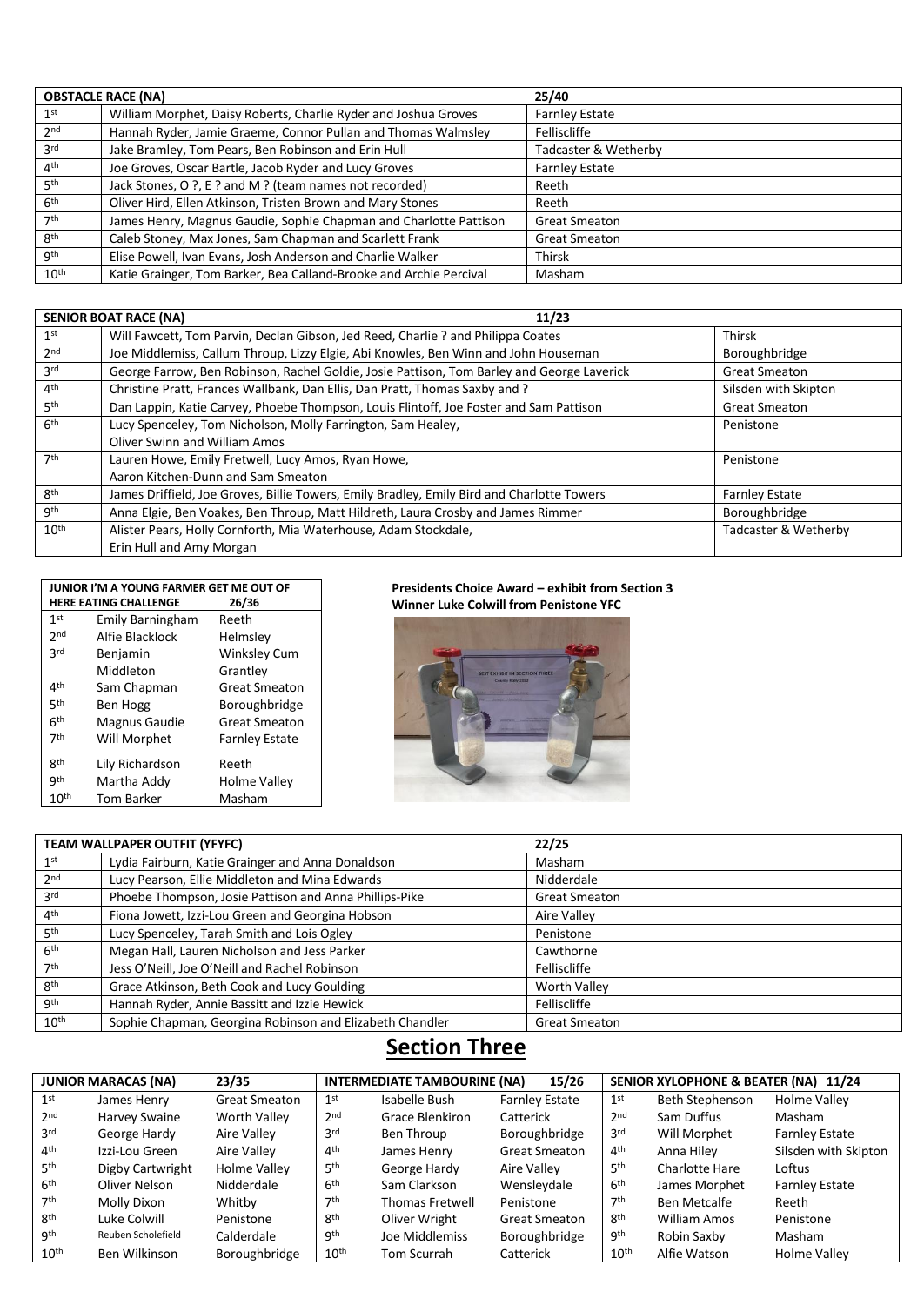|                  | JUNIOR PASTA/RICE COLLAGE (NA) |                          |                  | <b>INTERMEDIATE DREAM CLUB PROGRAMME</b> |                       | SENIOR CARVED THERMALITE BLOCK (NA) |                 |                       |
|------------------|--------------------------------|--------------------------|------------------|------------------------------------------|-----------------------|-------------------------------------|-----------------|-----------------------|
|                  |                                | 31/46                    | (NA)             |                                          | 22/34                 |                                     |                 | 16/31                 |
| 1 <sup>st</sup>  | Matt Alderson                  | Wensleydale              | 1 <sup>st</sup>  | James Henry                              | <b>Great Smeaton</b>  | 1 <sup>st</sup>                     | Pippa Coates    | <b>Thirsk</b>         |
| 2 <sub>nd</sub>  | Rebecca Ryder                  | <b>Farnley Estate</b>    | 2 <sub>nd</sub>  | Tom Barley                               | <b>Great Smeaton</b>  | 2 <sub>nd</sub>                     | Will Fawcett    | <b>Thirsk</b>         |
| 3 <sup>rd</sup>  | Megan Hall                     | Cawthorne                | 3 <sup>rd</sup>  | Will Mosley                              | Cawthorne             | 3 <sup>rd</sup>                     | George Laverick | <b>Great Smeaton</b>  |
| 4 <sup>th</sup>  | James Henry                    | <b>Great Smeaton</b>     | 4 <sup>th</sup>  | <b>Holly Roberts</b>                     | <b>Farnley Estate</b> | 4 <sup>th</sup>                     | Rebecca Keay    | Stokesley             |
| 5 <sup>th</sup>  | Jenna Spence                   | Nidderdale               | 5 <sup>th</sup>  | Chloe Mott                               | Penistone             | 5 <sup>th</sup>                     | Pippa Dalby     | <b>Farnley Estate</b> |
| 6 <sup>th</sup>  | Lucy Goulding                  | <b>Worth Valley</b>      | 6 <sup>th</sup>  | Lizzy Elgie                              | Boroughbridge         | 6 <sup>th</sup>                     | Ronan Frankland | Rathmell              |
| 7 <sup>th</sup>  | Ben Wood                       | Loftus                   | 7 <sup>th</sup>  | Charlotte Hare                           | Loftus                | 7 <sup>th</sup>                     | Harry Ellis     | <b>Farnley Estate</b> |
| 8 <sup>th</sup>  | Cerys Robinson                 | Lawkland                 | 8 <sup>th</sup>  | Isabelle Bush                            | <b>Farnley Estate</b> | 8 <sup>th</sup>                     | George Garside  | Holme Valley          |
| gth              | Rosie Garth                    | Lawkland                 | gth              | Becky Woof                               | Wensleydale           | <b>9th</b>                          | Tom Nicholson   | Cawthorne             |
| 10 <sup>th</sup> | Fran Pybus                     | Winksley Cum<br>Grantley | 10 <sup>th</sup> | Abi Knowles                              | Boroughbridge         | 10 <sup>th</sup>                    | Ryan Howe       | Penistone             |

| 33/41<br><b>JUNIOR TURF CAKES (NA)</b> |                       |                         | <b>INTERMEDIATE YORKSHIRE BRACK (NA)</b><br>25/35 |                     |                         | SENIOR HAND RAISED GROWER (NA) 21/37 |                |                       |  |
|----------------------------------------|-----------------------|-------------------------|---------------------------------------------------|---------------------|-------------------------|--------------------------------------|----------------|-----------------------|--|
| 1 <sup>st</sup>                        | Matt Alderson         | Wensleydale             | 1 <sup>st</sup>                                   | Tom Barlev          | <b>Great Smeaton</b>    | 1 <sup>st</sup>                      | Becca Hitchen  | Winksley Cum Grantley |  |
| 2 <sub>nd</sub>                        | Ben Wood              | Loftus                  | 2 <sub>nd</sub>                                   | Daisy Roberts       | <b>Farnley Estate</b>   | 2 <sub>nd</sub>                      | Lauren Howe    | Penistone             |  |
| 3 <sub>rd</sub>                        | Georgia Price         | Catterick               | 3 <sup>rd</sup>                                   | Colette Throup      | Boroughbridge           | 3 <sub>rd</sub>                      | Rosie Walker   | Cawthorne             |  |
| 4 <sup>th</sup>                        | Ellen Atkinson        | Reeth                   | 4 <sup>th</sup>                                   | Georgia Price       | Catterick               | 4 <sup>th</sup>                      | Josie Pattison | <b>Great Smeaton</b>  |  |
| 5 <sup>th</sup>                        | Amy Mudd              | <b>Upper Wharfedale</b> | 5 <sup>th</sup>                                   | Elizabeth Cornforth | <b>Thirsk</b>           | 5 <sup>th</sup>                      | Fiona Jowett   | Aire Valley           |  |
| 6 <sup>th</sup>                        | Bethany Hobson        | Aire Valley             | 6 <sup>th</sup>                                   | Molly Robinson      | Tadcaster &<br>Wetherby | 6 <sup>th</sup>                      | Joe Holmes     | <b>Worth Valley</b>   |  |
| 7 <sup>th</sup>                        | <b>Harrison Myers</b> | Penistone               | 7 <sup>th</sup>                                   | Rebecca Goulding    | <b>Worth Valley</b>     | 7 <sup>th</sup>                      | Izzi-Lou Green | Aire Valley           |  |
| <b>gth</b>                             | Anna Waterhouse       | Tadcaster &<br>Wetherby | <b>gth</b>                                        | Beth Stephenson     | Holme Valley            | 8 <sup>th</sup>                      | Bea Haigh      | Holme Valley          |  |
| gth                                    | Kieran Hattersley     | Knaresborough           | gth                                               | Lucy Pearson        | Nidderdale              | gth                                  | Rebekah Heyes  | Catterick             |  |
| 10 <sup>th</sup>                       | Isobel North          | Lawkland                | 10 <sup>th</sup>                                  | Lizzy Elgie         | Boroughbridge           | 10 <sup>th</sup>                     | Neive Percival | Tadcaster & Wetherby  |  |

| <b>JUNIOR RHUBARB PIE (NA)</b><br>33/43 |                  | INTERMEDIATE YORKSHIRE CURD TART (NA) |                  |                   | SENIOR 4 USES OF WENSLEYDALE CHEESE (NA) |                  |                         |                       |
|-----------------------------------------|------------------|---------------------------------------|------------------|-------------------|------------------------------------------|------------------|-------------------------|-----------------------|
|                                         |                  |                                       |                  |                   | 30/35                                    |                  |                         | 18/27                 |
| 1 <sup>st</sup>                         | Martha Thorpe    | Penistone                             | 1 <sup>st</sup>  | James Driffield   | <b>Farnley Estate</b>                    | 1 <sup>st</sup>  | Lucy Goulding           | <b>Worth Valley</b>   |
| 2 <sub>nd</sub>                         | Nathan Johnston  | <b>Upper Wharfedale</b>               | 2 <sub>nd</sub>  | Zoe Morphet       | Burton in Lonsdale                       | 2 <sub>nd</sub>  | Matt Alderson           | Wensleydale           |
| 3 <sub>rd</sub>                         | Alice Turner     | Boroughbridge                         | 3 <sup>rd</sup>  | Amelia Walker     | Catterick                                | 3 <sup>rd</sup>  | <b>Emily Bird</b>       | <b>Farnley Estate</b> |
| 4 <sup>th</sup>                         | Anna Waterhouse  | Tadcaster &<br>Wetherby               | 4 <sup>th</sup>  | Robin Saxby       | Masham                                   | 4 <sup>th</sup>  | Ana Bunton              | <b>Farnley Estate</b> |
| 5 <sup>th</sup>                         | Isobel North     | Lawkland                              | 5 <sup>th</sup>  | Fiona Jowett      | Aire Valley                              | 5 <sup>th</sup>  | Matt Hildreth           | Boroughbridge         |
| 6 <sup>th</sup>                         | Hannah Ryder     | Felliscliffe                          | 6 <sup>th</sup>  | Mary Atkinson     | Reeth                                    | 6 <sup>th</sup>  | Charlotte Hitchen       | Winksley Cum Grantley |
| 7 <sup>th</sup>                         | Lucie Culpan     | Aire Valley                           | 7 <sup>th</sup>  | Molly Robinson    | Tadcaster &<br>Wetherby                  | 7 <sup>th</sup>  | <b>Isobel North</b>     | Lawkland              |
| <b>gth</b>                              | Isabella Tinkler | Penistone                             | <b>gth</b>       | Josie Pattison    | <b>Great Smeaton</b>                     | 8 <sup>th</sup>  | <b>Frances Wallbank</b> | Silsden with Skipton  |
| gth                                     | Amy Snowden      | <b>Worth Valley</b>                   | qth              | <b>Tom Barley</b> | Felliscliffe                             | gth              | Lizzy Elgie             | Boroughbridge         |
| 10 <sup>th</sup>                        | Martha Addy      | <b>Holme Valley</b>                   | 10 <sup>th</sup> | Abi Dickinson     | Felliscliffe                             | 10 <sup>th</sup> | Steph Robinson          | Tadcaster & Wetherby  |

|                                    | <b>JUNIOR DECORATED BISCUITS - QUEEN'S</b> |                      |                 | <b>INTERMEDIATE DECORATED BUNS - QUEEN'S</b> |                         | SENIOR DECORATED CAKE - QUEENS PLATINUM |                                      |                       |  |
|------------------------------------|--------------------------------------------|----------------------|-----------------|----------------------------------------------|-------------------------|-----------------------------------------|--------------------------------------|-----------------------|--|
|                                    | PLATINUM JUBILEE (YFYFC)                   | 33/47                |                 | PLATINUM JUBILEE (YFYFC)                     | 25/43                   |                                         | <b>JUBILEE (YFYFC)</b>               | 16/36                 |  |
| 1 <sup>st</sup>                    | Matt Alderson                              | Wensleydale          | 1 <sup>st</sup> | Anna Booth                                   | Rathmell                | 1 <sup>st</sup>                         | <b>Christine Pratt</b>               | Silsden with Skipton  |  |
| 2 <sub>nd</sub>                    | Ella Reed                                  | <b>Great Smeaton</b> | 2 <sub>nd</sub> | Ollie Houseman                               | Boroughbridge           | 2 <sub>nd</sub>                         | Lucy Spenceley                       | Penistone             |  |
| 3 <sup>rd</sup>                    | John North                                 | Lawkland             | 3 <sub>rd</sub> | Rosie Garth                                  | Lawkland                | 3 <sup>rd</sup>                         | Anna Booth                           | Rathmell              |  |
| 4 <sup>th</sup>                    | Izabella Carr                              | Loftus               | 4 <sup>th</sup> | Jack Ryder                                   | Felliscliffe            | 4 <sup>th</sup>                         | Lizzy Elgie                          | Boroughbridge         |  |
| 5 <sup>th</sup>                    | <b>Emily Barningham</b>                    | Reeth                | 5 <sup>th</sup> | Jayne Ellis                                  | <b>Farnley Estate</b>   | 5 <sup>th</sup>                         | Isabelle Bush                        | <b>Farnley Estate</b> |  |
| 6 <sup>th</sup>                    | Erin Booth                                 | Lawkland             | 6 <sup>th</sup> | Anna Elgie                                   | Boroughbridge           | 6 <sup>th</sup>                         | Jess O'Neill                         | Felliscliffe          |  |
| 7th                                | <b>Ellie Forster</b>                       | Rathmell             | 7 <sup>th</sup> | Erin Booth                                   | Lawkland                |                                         |                                      |                       |  |
| <b>gth</b>                         | <b>Alison Snow</b>                         | Nidderdale           |                 |                                              |                         |                                         |                                      |                       |  |
| <b>9th</b>                         | Charlie Robinson                           | Nidderdale           |                 |                                              |                         |                                         |                                      |                       |  |
| 10 <sup>th</sup>                   | Grace Barker                               | Masham               |                 |                                              |                         |                                         |                                      |                       |  |
|                                    |                                            |                      |                 |                                              |                         |                                         |                                      |                       |  |
| <b>JUNIOR MAKE A CROWN (YFYFC)</b> |                                            |                      |                 |                                              |                         |                                         |                                      |                       |  |
|                                    |                                            |                      |                 | INTERMEDIATE MAKE A STUFFED TOY (YFYFC)      |                         |                                         | SENIOR DESIGN & MAKE A ROYAL COAT OF |                       |  |
|                                    |                                            | 18/37                |                 |                                              | 24/36                   |                                         | <b>ARMS (YFYFC)</b>                  | 8/17                  |  |
| 1 <sup>st</sup>                    | James Henry                                | <b>Great Smeaton</b> | 1 <sup>st</sup> | Chloe Mott                                   | Penistone               | 1 <sup>st</sup>                         | Katy Metcalfe                        | Boroughbridge         |  |
| 2 <sub>nd</sub>                    | Jack Grainger                              | Masham               | 2 <sub>nd</sub> | <b>Emily Morgan</b>                          | Tadcaster &<br>Wetherby | 2 <sub>nd</sub>                         | Abigail Pell                         | <b>Worth Valley</b>   |  |
| 3 <sub>rd</sub>                    | <b>Isobel North</b>                        | Lawkland             | 3 <sub>rd</sub> | Lucy Christie                                | Catterick               | 3 <sup>rd</sup>                         | <b>Isabelle Bush</b>                 | <b>Farnley Estate</b> |  |
| 4 <sup>th</sup>                    | Lily Richardson                            | Reeth                | 4 <sup>th</sup> | Georgie Robinson                             | <b>Great Smeaton</b>    | 4 <sup>th</sup>                         | Lucy Roberts                         | Holme Valley          |  |
| 5 <sup>th</sup>                    | Alice Turner                               | Boroughbridge        | 5 <sup>th</sup> | <b>Harriet Bell</b>                          | Catterick               | 5 <sup>th</sup>                         | Amy Crossland                        | Cawthorne             |  |
| 6 <sup>th</sup>                    | Alfie Challoner                            | Calderdale           | 6 <sup>th</sup> | Anna Booth                                   | Rathmell                | 6 <sup>th</sup>                         | Rebekah Heyes                        | Catterick             |  |
| 7 <sup>th</sup>                    | Katie Wilkinson                            | Boroughbridge        | 7 <sup>th</sup> | Izzy Hewick                                  | Felliscliffe            |                                         |                                      |                       |  |
| 8 <sup>th</sup>                    | Megan Hall                                 | Cawthorne            | gth             | Amy Morgan                                   | Tadcaster &<br>Wetherby |                                         |                                      |                       |  |
| <b>9th</b>                         | Oscar Kendall                              | Reeth                | <b>gth</b>      | <b>Charlotte Armstrong</b>                   | Selby                   |                                         |                                      |                       |  |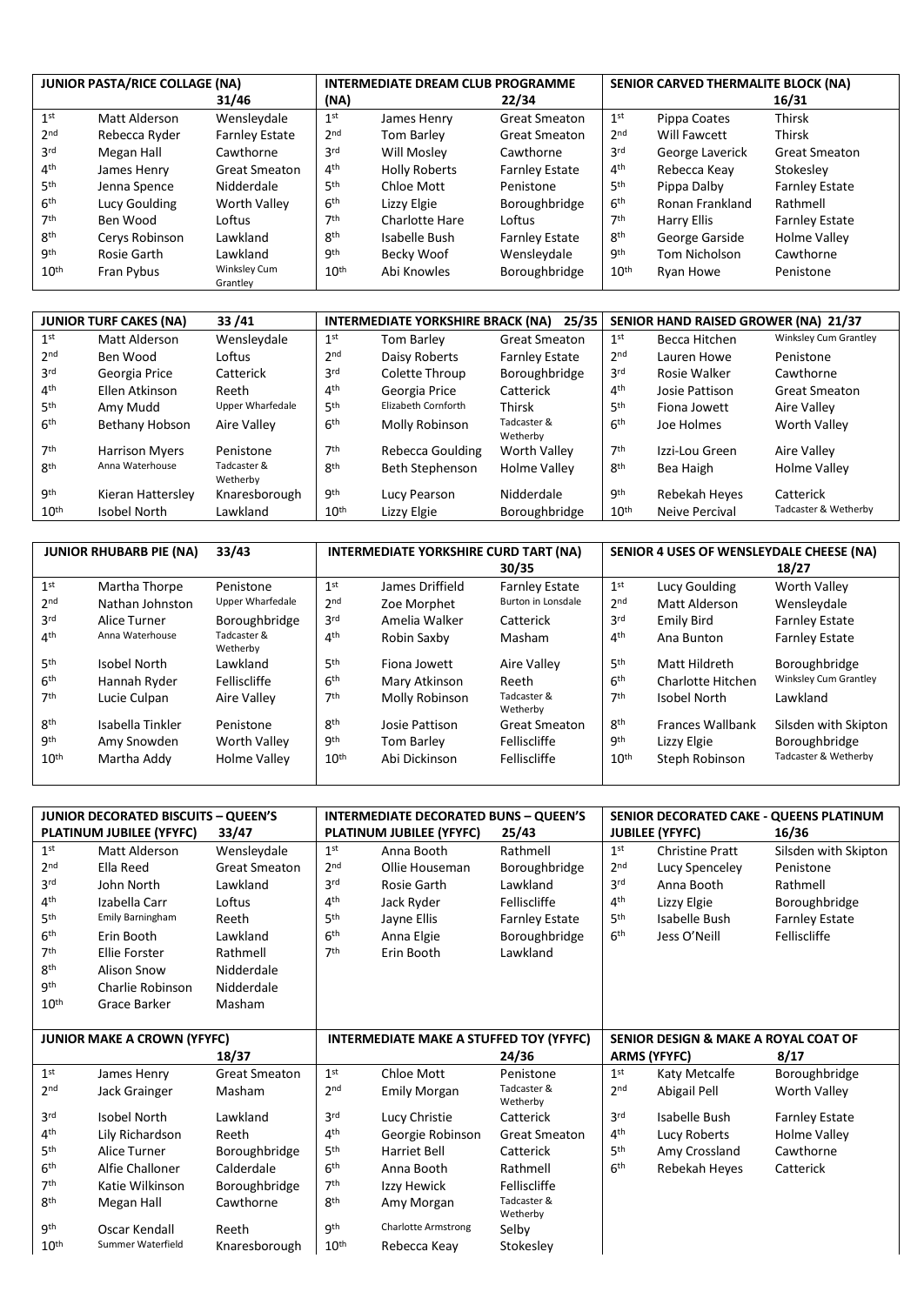| <b>OPEN 4 PHOTOGRAPHS - CELEBRATION</b> |                        |                       | YFYFC CHRISTMAS CARD DESIGN (YFYFC) |                      |                          | YFYFC RULE BOOK COVER 2022/23 (YFYFC) |                  |                       |  |
|-----------------------------------------|------------------------|-----------------------|-------------------------------------|----------------------|--------------------------|---------------------------------------|------------------|-----------------------|--|
| (YFYFC)                                 |                        | 23/44                 |                                     |                      | 28/41                    |                                       |                  | 29/41                 |  |
| 1 <sup>st</sup>                         | Jacob Ryder            | <b>Farnley Estate</b> | 1 <sup>st</sup>                     | James Henry          | <b>Great Smeaton</b>     | 1 <sup>st</sup>                       | James Henry      | <b>Great Smeaton</b>  |  |
| 2 <sub>nd</sub>                         | Jess Atkinson          | Whitby                | 2 <sub>nd</sub>                     | Orla Frankland       | Rathmell                 | 2 <sub>nd</sub>                       | Lena Kaczmarczyk | Felliscliffe          |  |
| 3 <sup>rd</sup>                         | Fiona Jowett           | Aire Valley           | 3 <sup>rd</sup>                     | Ben Wood             | Loftus                   | 3 <sup>rd</sup>                       | Martha Thorpe    | Penistone             |  |
| 4 <sup>th</sup>                         | <b>Christine Pratt</b> | Silsden with Skipton  | 4 <sup>th</sup>                     | Pippa Brown          | <b>Thirsk</b>            | 4 <sup>th</sup>                       | Orla Frankland   | Rathmell              |  |
| 5 <sup>th</sup>                         | Jayne Ellis            | <b>Farnley Estate</b> | 5 <sup>th</sup>                     | Millie Lock          | Winksley Cum<br>Grantley | 5 <sup>th</sup>                       | Abigail Pell     | Worth Valley          |  |
| 6 <sup>th</sup>                         | <b>Mary Stones</b>     | Reeth                 | 6 <sup>th</sup>                     | Abigail Pell         | <b>Worth Valley</b>      | 6 <sup>th</sup>                       | Megan Hall       | Cawthorne             |  |
| 7 <sup>th</sup>                         | Georgia Price          | Catterick             | 7th                                 | Ryan Howe            | Penistone                | 7 <sup>th</sup>                       | Holly Cornforth  | Tadcaster & Wetherby  |  |
| 8 <sup>th</sup>                         | Seth Feather           | <b>Worth Valley</b>   | 8 <sup>th</sup>                     | <b>Holly Roberts</b> | <b>Farnley Estate</b>    | 8 <sup>th</sup>                       | Sally Griffiths  | Cawthorne             |  |
| qth                                     | Emma Hatfield-Waites   | Nidderdale            | gth                                 | Annie Stones         | Reeth                    | gth                                   | Lizzy Elgie      | Boroughbridge         |  |
| 10 <sup>th</sup>                        | Chloe Mott             | Penistone             | 10 <sup>th</sup>                    | Caitlyn Galloway     | Catterick                | 10 <sup>th</sup>                      | Eleanor Ashby    | <b>Farnley Estate</b> |  |

|                  | <b>GYS OPEN SCULPTURE MADE FROM RECYCLED</b> |                       | <b>GYS OPEN DESIGN A BANNER TO PROMOTE</b>     |                        |                          | <b>GYS OPEN TWO MINUTE VIDEO PROMOTING</b> |                                      |                       |  |
|------------------|----------------------------------------------|-----------------------|------------------------------------------------|------------------------|--------------------------|--------------------------------------------|--------------------------------------|-----------------------|--|
|                  | <b>FARM WASTE (GYS)</b>                      | 27/43                 | <b>BRITISH AGRICUTURAL PRODUCE (GYS) 26/36</b> |                        |                          |                                            | <b>BRITISH PRODUCE (GYS)</b>         | 10/22                 |  |
| 1 <sup>st</sup>  | Henry Wainwright                             | Helmslev              | 1 <sup>st</sup>                                | Abigail Pell           | <b>Worth Valley</b>      | 1 <sup>st</sup>                            | Tommy Shuttleworth                   | <b>Farnley Estate</b> |  |
| 2 <sub>nd</sub>  | William Amos                                 | Penistone             | 2 <sub>nd</sub>                                | Abi Wallbank           | Silsden with Skipton     | 2 <sub>nd</sub>                            | Max Robinson                         | Catterick             |  |
| 3 <sup>rd</sup>  | Isabelle Bush                                | <b>Farnley Estate</b> | 3 <sup>rd</sup>                                | Sally Griffiths        | Cawthorne                | 3 <sup>rd</sup>                            | Abi Wilkin                           | <b>Great Smeaton</b>  |  |
| 4 <sup>th</sup>  | Callum Brown                                 | Felliscliffe          | 4 <sup>th</sup>                                | Lucy Spenceley         | Penistone                | 4 <sup>th</sup>                            | Jessica & Georgie<br><b>Bamforth</b> | Holme Valley          |  |
| 5 <sup>th</sup>  | Magnus Gaudie                                | <b>Great Smeaton</b>  | 5 <sup>th</sup>                                | Ellie Britton          | Winksley Cum<br>Grantley | 5 <sup>th</sup>                            | Jack Carvey                          | Catterick             |  |
| 6 <sup>th</sup>  | Anna Hiley                                   | Silsden with Skipton  | 6 <sup>th</sup>                                | James Henry            | <b>Great Smeaton</b>     | 6 <sup>th</sup>                            | <b>Emily Fretwell</b>                | Penistone             |  |
| 7 <sup>th</sup>  | Sam Archer                                   | Catterick             | 7 <sup>th</sup>                                | Jessica Marshall       | Silsden with Skipton     | 7 <sup>th</sup>                            | Lydia Fairburn                       | Masham                |  |
| 8 <sup>th</sup>  | Megan Hall                                   | Cawthorne             | <b>Rth</b>                                     | Ellie Inman            | <b>Farnley Estate</b>    | 8 <sup>th</sup>                            | Sam Nichols                          | Ingleby Cross         |  |
| <b>9th</b>       | George Hardy                                 | Aire Valley           | <b>9th</b>                                     | <b>Heather Barritt</b> | Tadcaster &<br>Wetherby  | <b>9th</b>                                 | Bea Haigh                            | Holme Valley          |  |
| 10 <sup>th</sup> | Ben Wood                                     | Loftus                | 10 <sup>th</sup>                               | Pippa Brown            | Thirsk                   | 10 <sup>th</sup>                           | Rebecca Wilson                       | Boroughbridge         |  |

| <b>PLATINUM JUBILEE</b> | <b>COOKERY DISPLAY - THE BIG LUNCH CELEBRATING THE QUEEN'S</b><br>11/14 | CUBE EXHIBIT - MUSICALS (NA & NFYFC) 10/11 |                       |  |  |  |
|-------------------------|-------------------------------------------------------------------------|--------------------------------------------|-----------------------|--|--|--|
| 1 <sup>st</sup>         | Knaresborough                                                           | 1 <sup>st</sup>                            | <b>Farnley Estate</b> |  |  |  |
| 2 <sub>nd</sub>         | Penistone                                                               | 2 <sub>nd</sub>                            | <b>Worth Valley</b>   |  |  |  |
| 3 <sup>rd</sup>         | <b>Worth Valley</b>                                                     | 3rd                                        | Boroughbridge         |  |  |  |
| 4 <sup>th</sup>         | <b>Farnley Estate</b>                                                   | 4 <sup>th</sup>                            | Catterick             |  |  |  |
| 5 <sup>th</sup>         | Thirsk                                                                  | 5 <sup>th</sup>                            | Penistone             |  |  |  |
| 6 <sup>th</sup>         | Reeth                                                                   | 6 <sup>th</sup>                            | Calderdale            |  |  |  |
| 7 <sup>th</sup>         | Holme Valley                                                            | 7 <sup>th</sup>                            | Cawthorne             |  |  |  |
| 8 <sup>th</sup>         | Felliscliffe                                                            | 8 <sup>th</sup>                            | Reeth                 |  |  |  |
| <b>9th</b>              | Catterick                                                               | <b>gth</b>                                 | Tadcaster & Wetherby  |  |  |  |
| 10 <sup>th</sup>        | Tadcaster & Wetherby                                                    | 10 <sup>th</sup>                           | <b>Holme Valley</b>   |  |  |  |

#### **CLUB AWARDS 2022**

| YORKSHIRE AGRICULTURAL SOCIETY | Club with highest marks overall            | 1 <sup>st</sup> | <b>Farnley Estate</b> | 232pts |
|--------------------------------|--------------------------------------------|-----------------|-----------------------|--------|
| <b>ROSEBOWL</b>                |                                            | 2 <sup>nd</sup> | <b>Great Smeaton</b>  | 188pts |
|                                |                                            | 3 <sup>rd</sup> | Penistone             | 168pts |
|                                | To the winning Club with under 25          | 1 <sup>st</sup> | <b>Aire Valley</b>    | 54pts  |
| <b>ESSO PERPETUAL TROPHY</b>   | members                                    | 2 <sub>nd</sub> | Lawkland              | 40pts  |
|                                |                                            | 3 <sup>rd</sup> | <b>Calderdale</b>     | 35pts  |
|                                | Highest total marks in Junior competitions | 1 <sup>st</sup> | <b>Great Smeaton</b>  | 61pts  |
| <b>NFU CUP</b>                 |                                            | 2 <sup>nd</sup> | <b>Farnley Estate</b> | 55pts  |
|                                |                                            | 3 <sup>rd</sup> | <b>Boroughbridge</b>  | 38pts  |
|                                | Highest marks in Intermediate              | 1 <sup>st</sup> | <b>Farnley Estate</b> | 54pts  |
| <b>SATONA CUP</b>              | competitions                               | 2 <sup>nd</sup> | <b>Boroughbridge</b>  | 50pts  |
|                                |                                            | 3 <sup>rd</sup> | <b>Great Smeaton</b>  | 39pts  |
|                                | Highest marks in Senior competitions       | 1 <sup>st</sup> | <b>Farnley Estate</b> | 55pts  |
| <b>ESSO CUP</b>                |                                            | 2 <sup>nd</sup> | Penistone             | 40pts  |
|                                |                                            | 3 <sup>rd</sup> | <b>Holme Valley</b>   | 25pts  |
|                                | Highest marks in Stockjudging              | 1 <sup>st</sup> | <b>Farnley Estate</b> | 53pts  |
| <b>BRADLEY CUP</b>             | competitions                               | 2 <sup>nd</sup> | <b>Boroughbridge</b>  | 34pts  |
|                                |                                            | 3 <sup>rd</sup> | Penistone             | 23pts  |
|                                | Highest marks in Domestic competitions     | 1 <sup>st</sup> | <b>Farnley Estate</b> | 66pts  |
|                                |                                            | 2 <sup>nd</sup> | Penistone             | 48pts  |
| <b>BATTYE ROSEBOWL</b>         |                                            | 3 <sup>rd</sup> | <b>Boroughbridge</b>  | 41pts  |
|                                |                                            |                 |                       |        |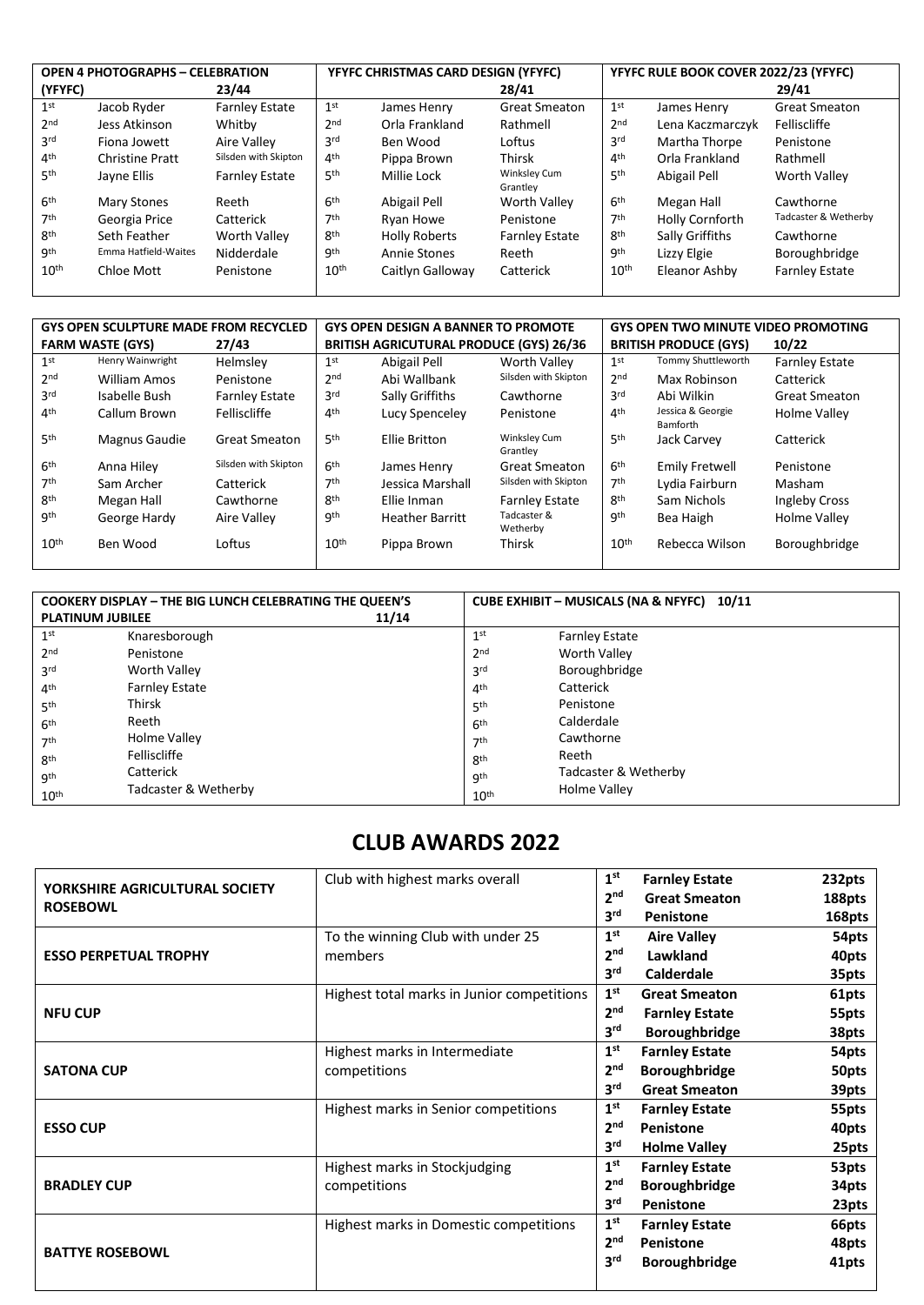|                                    | Highest marks in Non Agricultural and  |                 | $=1st$ Farnley Estate & Great Smeaton |        |
|------------------------------------|----------------------------------------|-----------------|---------------------------------------|--------|
|                                    | Non Domestic competitions              |                 |                                       | 72pts  |
| <b>BIBBY CHALLENGE CUP</b>         |                                        | $=2nd$          | Penistone                             |        |
|                                    |                                        |                 |                                       | 47pts  |
|                                    |                                        | $=3rd$          | Boroughbridge, Catterick &            |        |
|                                    |                                        |                 | <b>Holme Valley</b>                   | 40pts  |
|                                    | Highest marks in Farm Crafts excluding | 1 <sup>st</sup> | <b>Great Smeaton</b>                  | 24pts  |
| <b>BOCM CHALLENGE CUP</b>          | Stockjudging                           | 2 <sub>nd</sub> | Penistone                             | 17pts  |
|                                    |                                        | 3 <sup>rd</sup> | <b>Felliscliffe</b>                   | 14pts  |
|                                    | Highest marks in Novelty competitions  | 1 <sup>st</sup> | <b>Great Smeaton</b>                  | 41pts  |
| <b>SIMMONS SHIELD</b>              |                                        | 2 <sub>nd</sub> | <b>Farnley Estate</b>                 | 28pts  |
|                                    |                                        | 3 <sup>rd</sup> | Masham                                | 18pts  |
| <b>CHRISTINE HOUSEMAN MEMORIAL</b> | Highest marks in Floral Art            | 1 <sup>st</sup> | <b>Farnley Estate</b>                 | 14pts  |
| <b>TROPHY</b>                      |                                        | 2 <sub>nd</sub> | Penistone                             | 11pts  |
|                                    |                                        | 3 <sup>rd</sup> | Knaresborough                         | 6pts   |
|                                    | Winning club display                   | 1 <sup>st</sup> | <b>Farnley Estate</b>                 | 7pts   |
| <b>LEEDS TROPHY</b>                |                                        | 2 <sub>nd</sub> | <b>Worth Valley</b>                   | 6pts   |
|                                    |                                        | 3 <sup>rd</sup> | Boroughbridge                         | 5pts   |
|                                    | Winning Ladies Tug of War              | 1 <sup>st</sup> | <b>Silsden with Skipton</b>           | 6pts   |
| THE PEARSON TROPHY                 |                                        | 2 <sub>nd</sub> | Penistone                             | 5pts   |
|                                    |                                        | 3 <sup>rd</sup> | Boroughbridge                         | 4pts   |
|                                    | Winning Men's Tug of War               | 1 <sup>st</sup> | <b>Ryedale District</b>               | 6pts   |
| THE JOHN WARING TROPHY             |                                        | 2 <sub>nd</sub> | <b>Boroughbridge</b>                  | 5pts   |
|                                    |                                        | 3 <sup>rd</sup> | Penistone                             | 4pts   |
|                                    | District with the Highest Total Score  | 1 <sup>st</sup> | <b>Cledales</b>                       | 505pts |
| <b>ALFRED O ELMHIRST CUP</b>       |                                        | 2 <sub>nd</sub> | Harrogate                             | 436pts |
|                                    |                                        | 3 <sup>rd</sup> | <b>South West</b>                     | 359pts |
|                                    | Junior Tug of War                      | 1 <sup>st</sup> | Penistone                             | 6pts   |
| <b>CCM TROPHY</b>                  |                                        | 2 <sub>nd</sub> | <b>Great Smeaton</b>                  | 5pts   |
|                                    |                                        | 3 <sup>rd</sup> | <b>Cledales District</b>              | 4pts   |

#### **INDIVIDUAL AWARDS 2022**

| <b>FRIESIAN CATTLE</b>           | Senior Dairy Judging              | <b>Annie Stones</b>                     | <b>Reeth</b>                    |  |  |
|----------------------------------|-----------------------------------|-----------------------------------------|---------------------------------|--|--|
| <b>WHARFEDALE FARMERS CATTLE</b> | Intermediate Dairy Judging        | <b>Henrietta Jarvis</b>                 | <b>Boroughbridge</b>            |  |  |
| <b>GUERNSEY CATTLE</b>           | Junior Dairy Judging              | <b>Lucy Goulding</b>                    | <b>Worth Valley</b>             |  |  |
| <b>MICHAEL HALL SHIELD</b>       | Senior Beef Judging               | <b>Ben Robinson</b>                     | <b>Tadcaster &amp; Wetherby</b> |  |  |
| <b>FARMERS GUARDIAN BULLOCK</b>  | Intermediate Beef Judging         | Jacob Ryder                             | <b>Farnley Estate</b>           |  |  |
| <b>BARCLAYS BANK TROPHY</b>      | Junior Beef Judging               | <b>Joshua Groves</b>                    | <b>Farnley Estate</b>           |  |  |
| <b>EMMERDALE FARM TROPHY</b>     | Senior Breeding Ewe Judging       | <b>Bryan Barrett</b>                    | <b>Calderdale</b>               |  |  |
| <b>FEIZOR TROPHY</b>             | Intermediate Breeding Ewe Judging | <b>Maisie Todd</b>                      | Loftus                          |  |  |
| <b>NEWBRIDGE FARM TROPHY</b>     | Junior Breeding Ewe Judging       | <b>Will Jarvis</b>                      | Boroughbridge                   |  |  |
| <b>LEEDS TROPHY</b>              | Senior Fat Lamb Judging           | <b>James Driffield</b>                  | <b>Farnley Estate</b>           |  |  |
| <b>WINSKILL COATES TROPHY</b>    | Intermediate Fat Lamb Judging     | <b>Anna Elgie</b>                       | <b>Boroughbridge</b>            |  |  |
| <b>RITA AIREY TROPHY</b>         | Junior Fat Lamb Judging           | Rebecca Ryder                           | <b>Farnley Estate</b>           |  |  |
| <b>BARCLAYS BANK TROPHY</b>      | Senior Pig Judging                | <b>Lauren Howe</b>                      | <b>Penistone</b>                |  |  |
| <b>BARCLAYS BANK TROPHY</b>      | Intermediate Pig Judging          | <b>Lizzy Elgie</b>                      | <b>Boroughbridge</b>            |  |  |
| <b>BARCLAYS BANK TROPHY</b>      | Junior Pig Judging                | <b>Jake Booth</b>                       | Rathmell                        |  |  |
| THE SALLY MIDDLETON CUP          | Senior Donkey Judging             |                                         |                                 |  |  |
| THE THURNELL TROPHY              | Intermediate Donkey Judging       | <b>NOT HELD THIS YEAR</b>               |                                 |  |  |
| THE GREEN TROPHY                 | Junior Donkey Judging             |                                         |                                 |  |  |
| <b>SINGER CUP</b>                | Senior Floral Art                 | <b>Emily Farrar</b>                     | Knaresborough                   |  |  |
| <b>ANNE DUNNETT CUP</b>          | Intermediate Floral Art           | <b>Emily Fretwell</b>                   | <b>Penistone</b>                |  |  |
| <b>RACHEL M ROBINSON CUP</b>     | Junior Floral Art                 | <b>Lily Hughes</b>                      | <b>Farnley Estate</b>           |  |  |
| YORKSHIRE & NORTHERN             | Open Machine Sheep Shearing Class | <b>Declan Gill</b>                      | <b>Burton in Lonsdale</b>       |  |  |
| <b>WOOLGROWERS</b>               |                                   |                                         |                                 |  |  |
| YORKSHIRE & NORTHERN             | Open Hand Sheep Shearing Class    | <b>Ryan Howe</b>                        | Penistone                       |  |  |
| <b>WOOLGROWERS</b>               |                                   |                                         |                                 |  |  |
| PHILIP HOLDEN CUP                | Junior Machine Sheep Shearing     | <b>James Ritchie</b>                    | <b>Thirsk</b>                   |  |  |
| PHILIP HOLDEN CUP                | Junior Hand Sheep Shearing        |                                         | <b>NOT AWARDED</b>              |  |  |
| <b>MARY HORNER TROPHY</b>        | Ladies Machine Sheep Shearing     | <b>Anna Sarah Hall</b>                  | Kirkbymoorside                  |  |  |
| <b>RIPON LAND ROVER</b>          | Land Rover Handling               | Joe Kitching &<br><b>Emily Walmsley</b> | <b>Felliscliffe</b>             |  |  |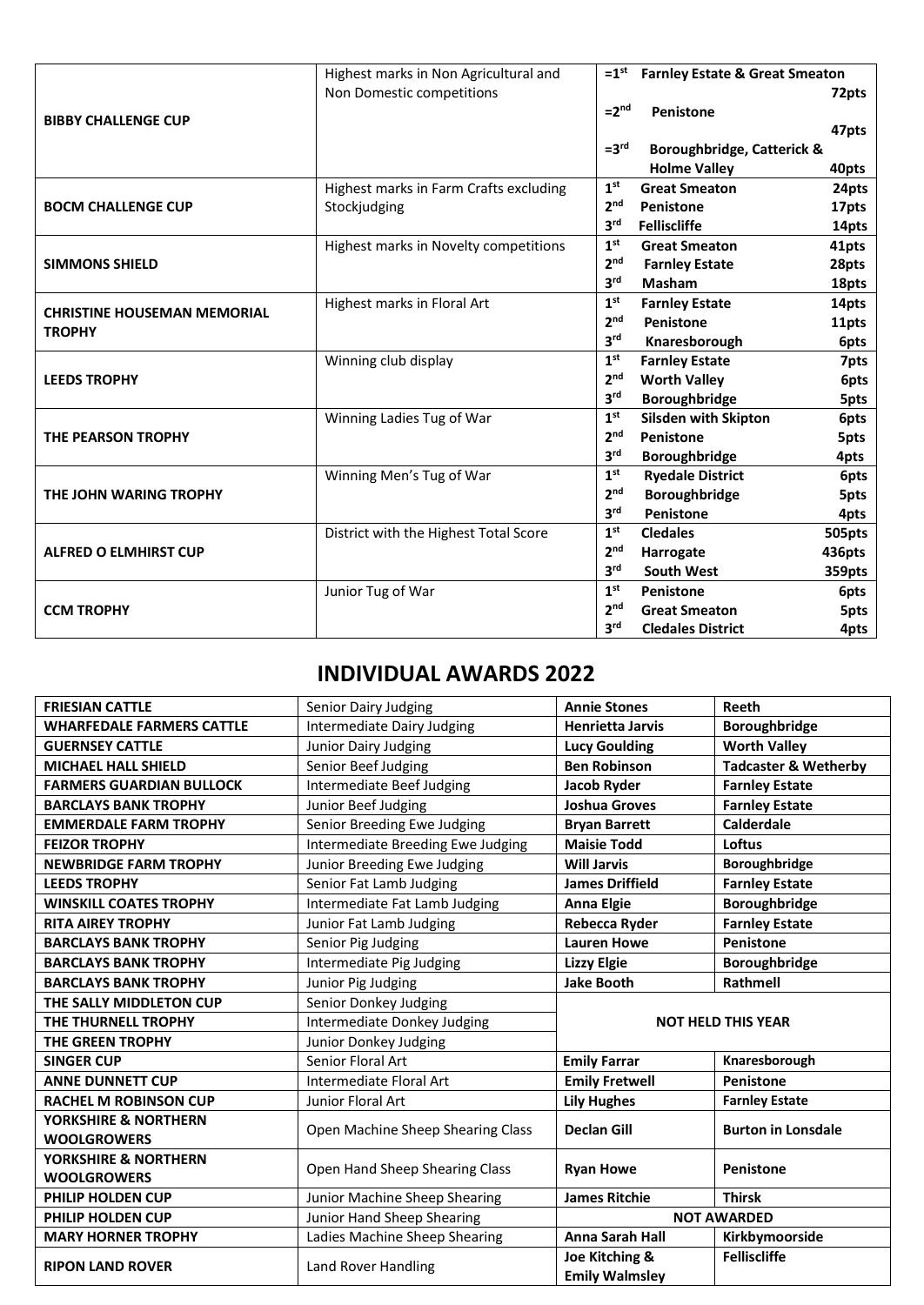| <b>RIPON FARM SERVICES TRACTOR</b>                   | <b>Tractor Handling</b>   | Joe Groves &<br><b>Billie Towers</b>                                 | <b>Farnley Estate</b> |
|------------------------------------------------------|---------------------------|----------------------------------------------------------------------|-----------------------|
| <b>COOKERY TEAM TROPHY</b>                           | Team Cookery              | Jayne Ellis,<br><b>Isabella Owers &amp;</b><br><b>Nicola Morphet</b> | <b>Farnley Estate</b> |
| <b>PRESIDENTS CHOICE AWARD</b><br><b>CERTIFICATE</b> | Best exhibit in Section 3 | <b>Luke Colwill</b>                                                  | Penistone             |

# **OVERALL CLUB SCORES 2022**

| 1 <sup>st</sup>   | <b>Farnley Estate</b>           | 232 | $15^{\text{th}}$ | Reeth                     | 60 | $=28th$          | Lothersdale              | 14 |
|-------------------|---------------------------------|-----|------------------|---------------------------|----|------------------|--------------------------|----|
| 2 <sub>nd</sub>   | <b>Great Smeaton</b>            | 188 | 16 <sup>th</sup> | <b>Masham</b>             | 57 | $=30th$          | <b>Gisburn</b>           | 11 |
| 3 <sup>rd</sup>   | <b>Penistone</b>                | 168 | 17 <sup>th</sup> | <b>Aire Valley</b>        | 54 | $=30th$          | <b>Snainton</b>          | 11 |
| 4 <sup>th</sup>   | Boroughbridge                   | 158 | 18 <sup>th</sup> | Wensleydale               | 43 | $=30th$          | <b>Ryedale District</b>  | 11 |
| 5 <sup>th</sup>   | <b>Worth Valley</b>             | 86  | $=19th$          | Lawkland                  | 40 | $=33rd$          | Selby                    | 8  |
| 6 <sup>th</sup>   | <b>Catterick</b>                | 85  | $=19th$          | <b>Nidderdale</b>         | 40 | $=33rd$          | <b>Stokesley</b>         | 8  |
| 7 <sup>th</sup>   | Cawthorne                       | 84  | $21^{st}$        | <b>Calderdale</b>         | 35 | 35 <sup>th</sup> | <b>Cledales District</b> | 4  |
| 8 <sup>th</sup>   | <b>Silsden with Skipton</b>     | 77  | 22 <sup>nd</sup> | Loftus                    | 32 | $=36th$          | Danby                    | 3  |
| 9 <sup>th</sup>   | <b>Holme Valley</b>             | 72  | 23 <sup>rd</sup> | Knaresborough             | 31 | $=36th$          | <b>Snainton</b>          | 3  |
| $=10^{\text{th}}$ | <b>Felliscliffe</b>             | 69  | 24 <sup>th</sup> | <b>Upper Wharfedale</b>   | 26 | $=38th$          | <b>Coniston Cold</b>     | 2  |
| $=10^{\text{th}}$ | Tadcaster & Wetherby            | 69  | 25 <sup>th</sup> | <b>Burton in Lonsdale</b> | 24 | $=38th$          | <b>Ingleby Cross</b>     | 2  |
| $12^{th}$         | Thirsk                          | 66  | 26 <sup>th</sup> | Whitby                    | 19 | $=38th$          | <b>Pontefract</b>        | 2  |
| 13 <sup>th</sup>  | <b>Winksley Cum</b><br>Grantley | 64  | 27 <sup>th</sup> | <b>Helmsley</b>           | 17 | $=38th$          | Rillington               | 2  |
| 14 <sup>th</sup>  | Rathmell                        | 61  | $=28th$          | Kirkbymoorside            | 14 |                  |                          |    |

# **FOR COMPARISON OVERALL CLUB SCORES FOR VIRTUAL RALLY 2021**

|                  | 1 <sup>st</sup> Worth Valley 144 |     |                  | 2 <sup>nd</sup> Holme Valley 88                           |    |                  | 3 <sup>rd</sup> Boroughbridge 43 |    |  |
|------------------|----------------------------------|-----|------------------|-----------------------------------------------------------|----|------------------|----------------------------------|----|--|
|                  |                                  |     |                  | <b>OVERALL CLUB SCORES FOR 2019</b>                       |    |                  |                                  |    |  |
|                  |                                  |     |                  | County Rally was not held in 2020 due to Covid19 Pandemic |    |                  |                                  |    |  |
| 1st              | <b>Farnley Estate</b>            | 243 | 13 <sup>th</sup> | <b>Felliscliffe</b>                                       | 79 | $=25th$          | Kirkbymoorside                   | 14 |  |
| 2 <sub>nd</sub>  | Silsden with Skipton             | 155 | 14 <sup>th</sup> | <b>Worth Valley</b>                                       | 73 | $=25th$          | Rathmell                         | 14 |  |
| 3 <sup>rd</sup>  | Wensleydale                      | 140 | 15 <sup>th</sup> | Cawthorne                                                 | 61 | 27 <sup>th</sup> | Loftus                           | 13 |  |
| 4 <sup>th</sup>  | Penistone                        | 135 | 16 <sup>th</sup> | <b>Great Smeaton</b>                                      | 58 | $=28th$          | Gisburn                          | 12 |  |
| 5 <sup>th</sup>  | <b>Catterick</b>                 | 121 | 16 <sup>th</sup> | <b>Aire Valley</b>                                        | 51 | $=28th$          | Nidderdale                       | 12 |  |
| 6 <sup>th</sup>  | Reeth                            | 118 | 18 <sup>th</sup> | Easingwold                                                | 48 | 30 <sup>th</sup> | Selby                            | 11 |  |
| 7 <sup>th</sup>  | Tadcaster & Wetherby             | 116 | 19 <sup>th</sup> | <b>Burton in Lonsdale</b>                                 | 42 | 31 <sup>st</sup> | <b>Coniston Cold</b>             | 10 |  |
| 8 <sup>th</sup>  | <b>Holme Valley</b>              | 114 | 19 <sup>th</sup> | Calderdale                                                | 31 | 32 <sup>nd</sup> | <b>Ingleby Cross</b>             | 9  |  |
| <b>gth</b>       | <b>Winksley Cum Grantley</b>     | 107 | 21 <sup>st</sup> | Thirsk                                                    | 30 | 33 <sup>rd</sup> | Snainton                         |    |  |
| 10 <sup>th</sup> | <b>Boroughbridge</b>             | 102 | 22 <sup>nd</sup> | Masham                                                    | 28 | 34 <sup>th</sup> | Rillington                       | 5  |  |
| 11 <sup>th</sup> | <b>Northallerton</b>             | 92  | 23 <sup>rd</sup> | <b>Upper Wharfedale</b>                                   | 24 | $=35th$          | Amotherby                        | 4  |  |
| 12 <sup>th</sup> | Lothersdale                      | 91  | 24 <sup>th</sup> | Knaresborough                                             | 19 | $=35th$          | Helmsley                         | 4  |  |

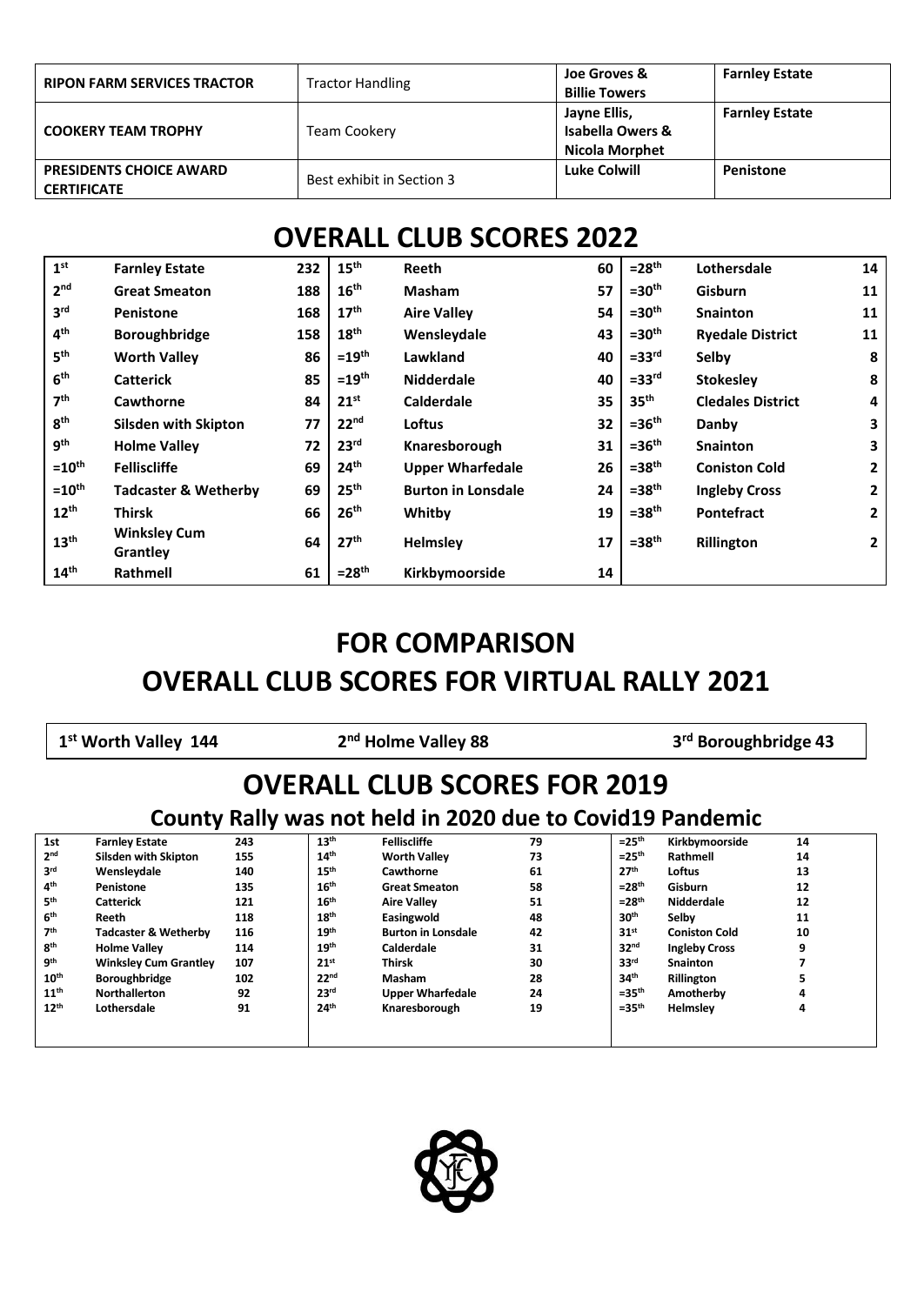**Thank you to all the Judges, Stewards, Volunteers, Scorers, Sponsors, Livestock & Equipment providers for making our 2022 County Rally a great success!**



**Date for your diary: County Rally 2023 Saturday 27th May 2022 at Thirsk Auction Mart**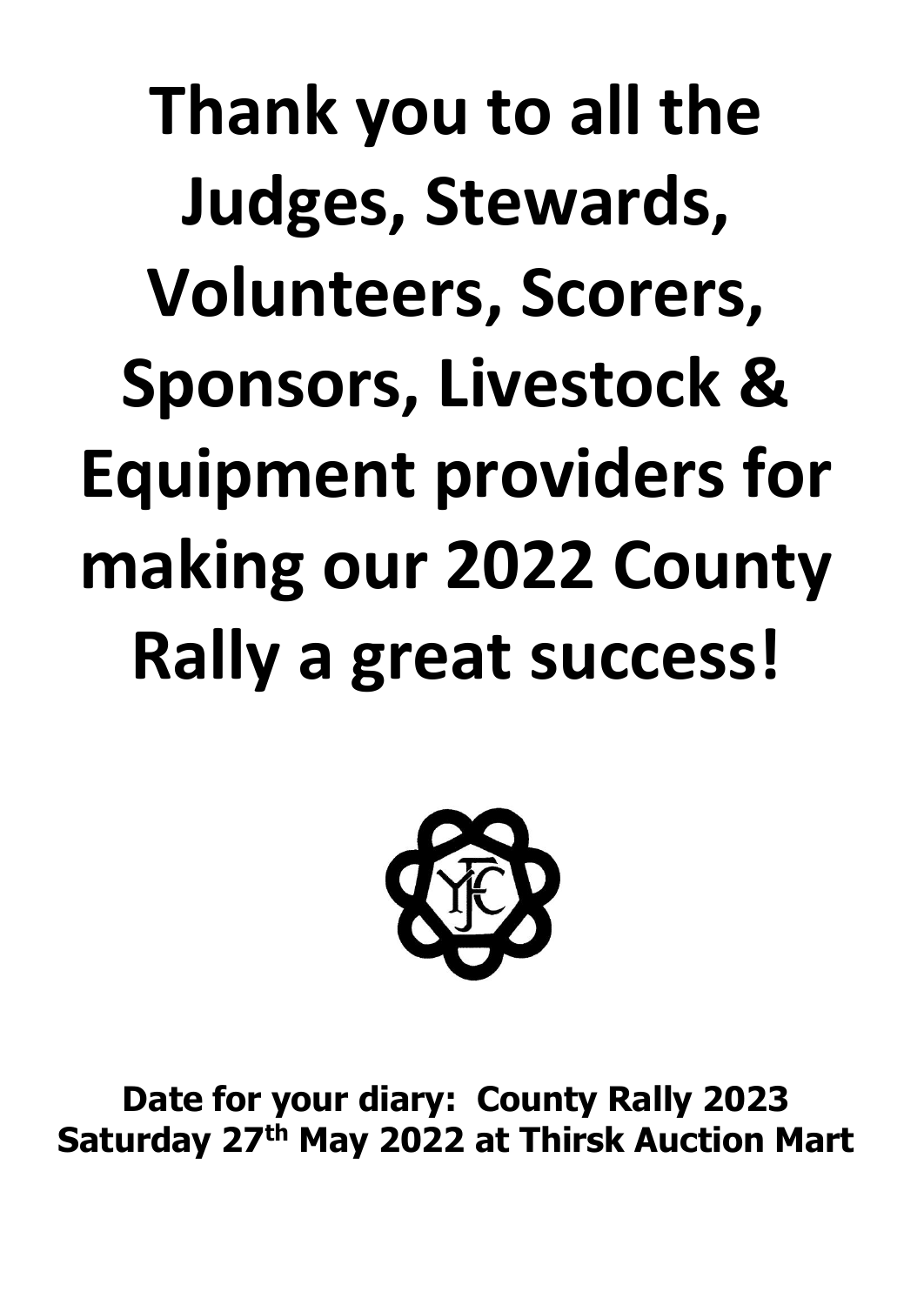

# **SUPPORTING OUR CUSTOMERS' & THEIR MACHINES TO THE HIGHEST OF STANDARDS**

Our Thirsk machinery depot now officially welcomes you! We have a wide range of new and second hand machinery for you, along with with the expertise of our specialist parts and workshop teams.



For more info please call us on: 01845 440960 or visit: www.carrs-billington.com

Unit 1-3, Thirak Auction Mart, Blakey Lane,<br>Thirsk, N.Yorks, Y07 3AB

FEEDS · MACHINERY & EQUIPMENT **AGRICULTURAL & RURAL SUPPLIES · FUELS**